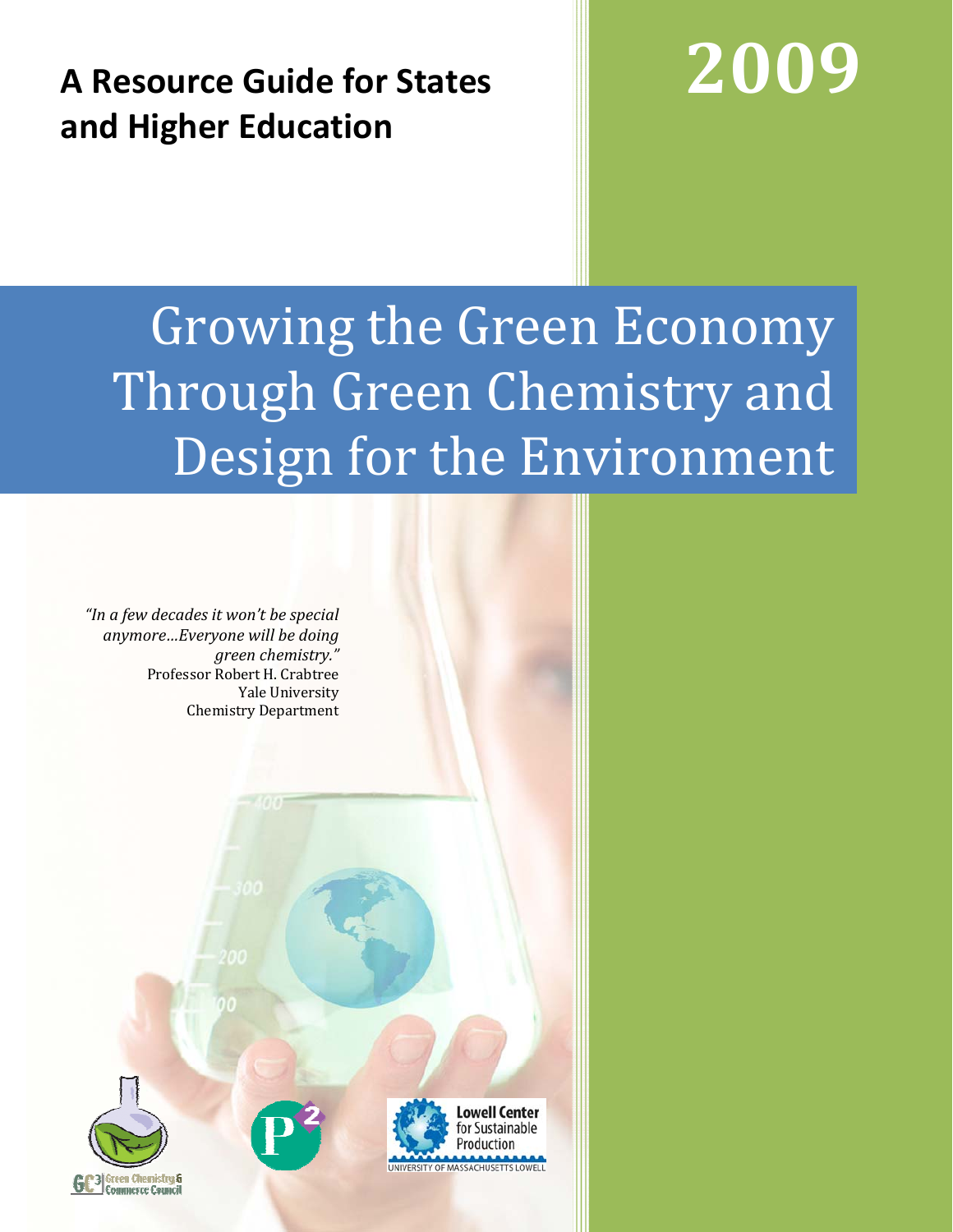## **Contributors**

Karen Thomas, environmental consultant, was the primary author in collaboration with Joel Tickner, Lowell Center for Sustainable Production and Ken Zarker, Washington State Department of Ecology.

Supporting Contributors include:

- Jeff Burke, National Pollution Prevention Roundtable
- Mellissa Coffin, Lowell Center for Sustainable Production at the University of Massachusetts Lowell
- Richard Cottrell, SYSCO Corporation
- Clive Davies, US EPA Office of Pollution Prevention and Toxics
- Lauren Heine, Clean Production Action & Lauren Heine Group LLC
- Roger McFadden, Staples, Inc.
- Paul Richard, Warner Babcock Institute for Green Chemistry
- Yve Torrie, Lowell Center for Sustainable Production at the University of Massachusetts Lowell

Collaboration Project Team members include:

- Nishkam Agarwal, US EPA Office of Pollution Prevention and Toxics
- Bill Balek, International Sanitary Supply Association
- Kyle Bartholomew, Minnesota Technical Assistance Program
- Archie Beaton, Chlorine Free Products Association
- Jack Daley, Daley International
- Michael DiGiore, New Jersey Department of Environmental Protection
- Pam Eliason, Toxics Use Reduction Institute at the University of Massachusetts Lowell
- Terri Goldberg, Northeast Waste Management Officials Association
- Paul Gosselin, California Department of Pesticide Regulation
- Jessica Hoffmann, National Pollution Prevention Roundtable
- Robert Jackson, Michigan Department of Environmental Quality
- Bob Kerr, Pure Strategies, Inc.
- Drummond Lawson, Method Home Products
- David Livengood, Oregon Department of Environmental Quality
- Kira Matus, Harvard University/ Joint Project with Yale University Doctorial Candidate
- Cindy McComas, Minnesota Technical Assistance Program
- Gary Miller, University of Illinois Institute of Natural Resource Sustainability
- Aisling O'Connor, Fitchburg State College
- Kathleen Schuler, MN Institute for Agriculture and Trade Policy
- John Vana, NY State Department of Environmental Conservation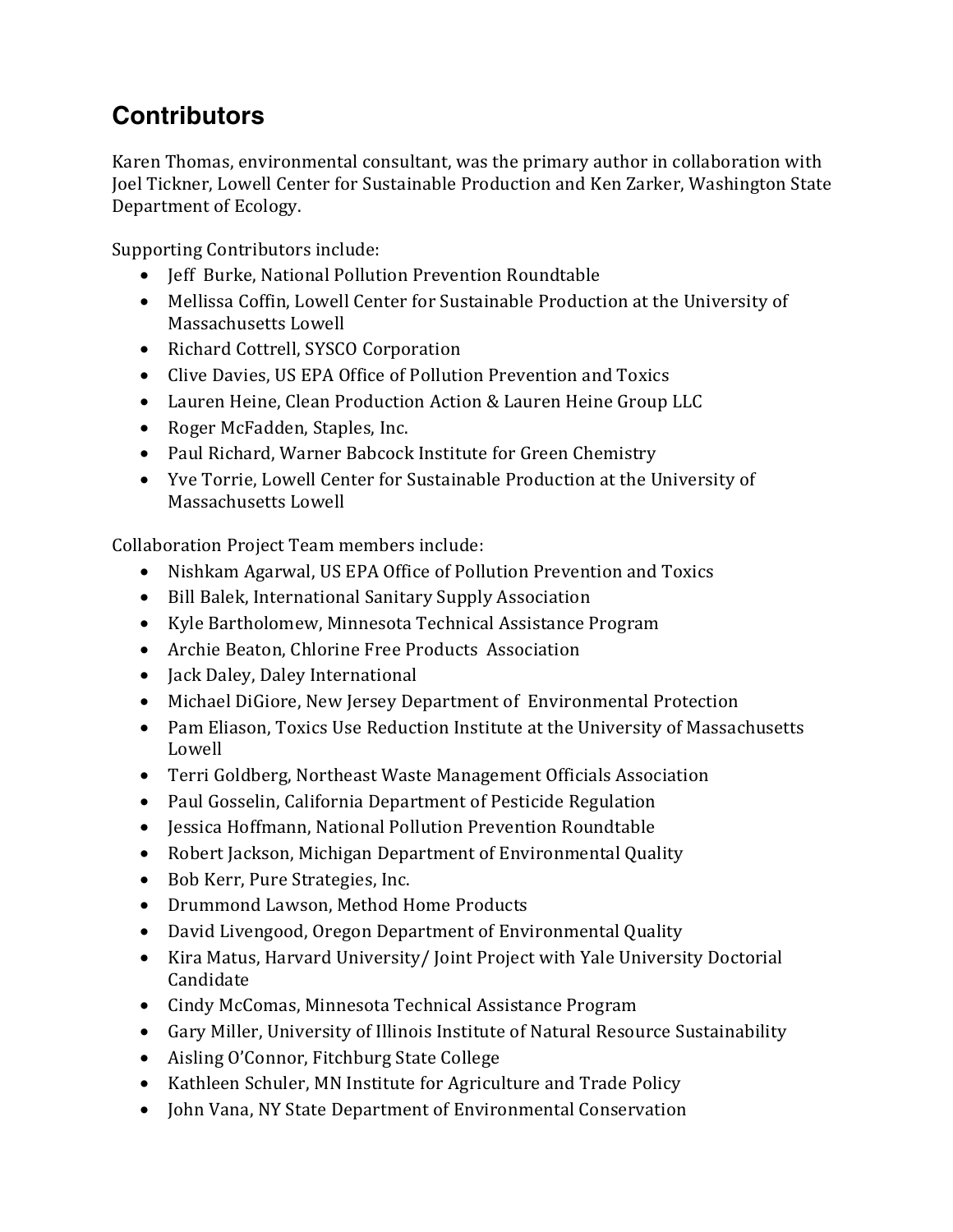## **Growing the Green Economy Through Green Chemistry and Design for the Environment**

A Resource Guide for States and Higher Education

A joint report by The Green Chemistry and Commerce Council

Lowell Center for Sustainable Production at the University of Massachusetts Lowell and The National Pollution Prevention Roundtable

> Publication support provided by the Washington State Department of Ecology Ecology Issued Publication Number 09-04-010

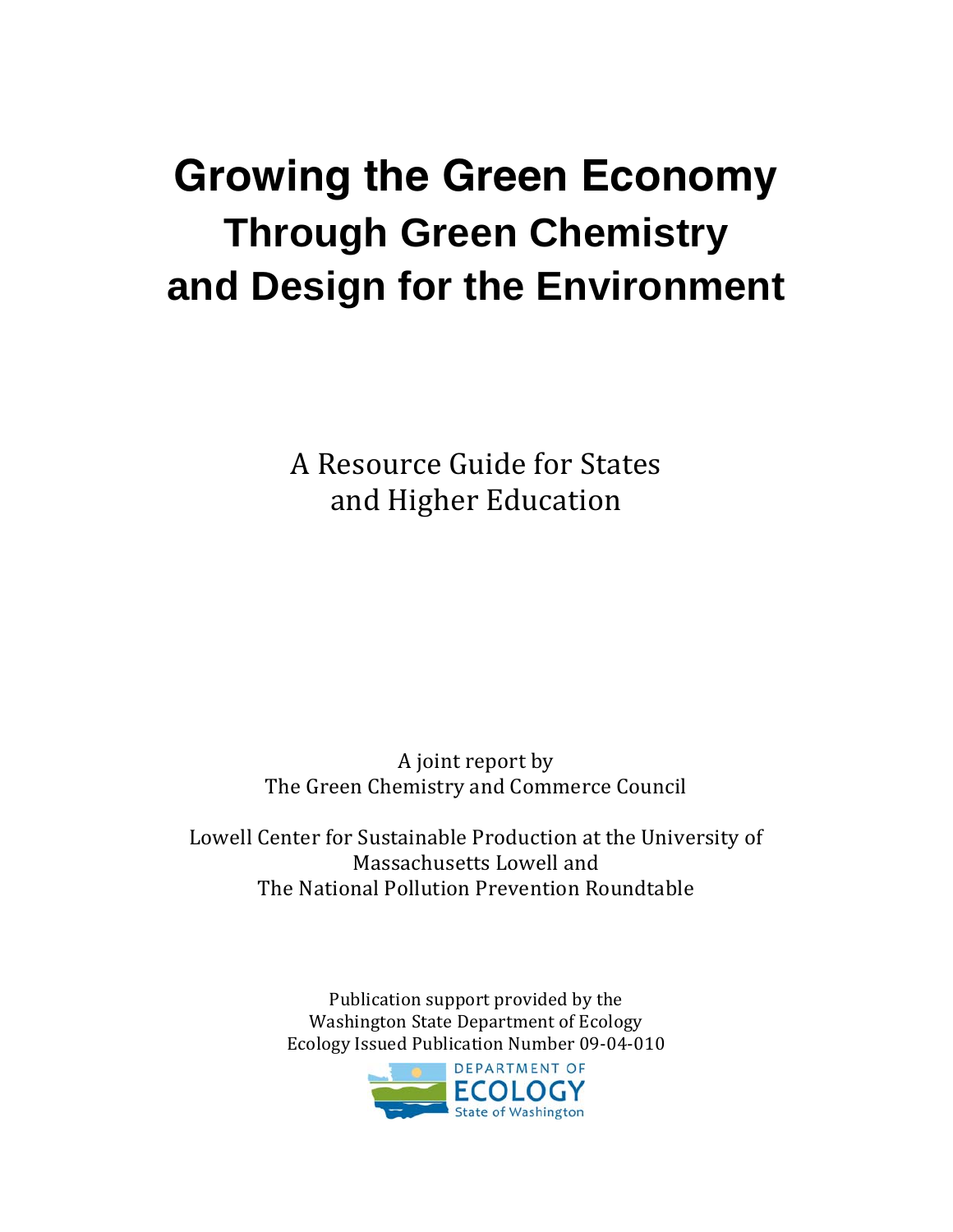

**The Green Chemistry and Commerce Council** (GC3) was formed in 2005 and provides an open forum for participants to discuss and share information and experiences relating to advancing green chemistry and design for the environment as it pertains to sustainable supply chain management.

 $\frac{1}{3}$  Green Chemistry 6 The mission of the GC3 is to promote and support green chemistry **GC**<sup>3</sup> commerce Council and design for the environment approaches to research and

practices nationally and internationally among companies and other governmental and non-governmental entities by:

- Implementing green chemistry, green engineering, and design for the environment throughout supply chains and sharing strategies to overcome barriers and reduce environmental footprints.
- Promoting education and information on safer chemicals and products that can increase demand by a broad range of consumers.
- Identifying existing and needed information on toxics hazards, risks, exposures, and safer alternatives to promote green chemistry as defined in the *12 Principles of Green Chemistry*.



The **National Pollution Prevention Roundtable** (NPPR), a 501(c)(3) nonprofit organization, is the largest membership organization in the United States devoted solely to pollution prevention (P2). The mission of the Roundtable is to provide a national forum for promoting the development, implementation, and evaluation of efforts to avoid, eliminate, or reduce pollution at the source.

NPPR promotes the development, implementation, and evaluation of efforts to avoid, eliminate, or reduce waste generated to air, land, and water. The sustainable and efficient use of energy, materials, and resources is vital to the protection and enhancement of human health and the environment, and the conservation of natural resources. These efforts are integral to accelerate the shift towards sustainable consumption and production to promote environmentally responsible social and economic development.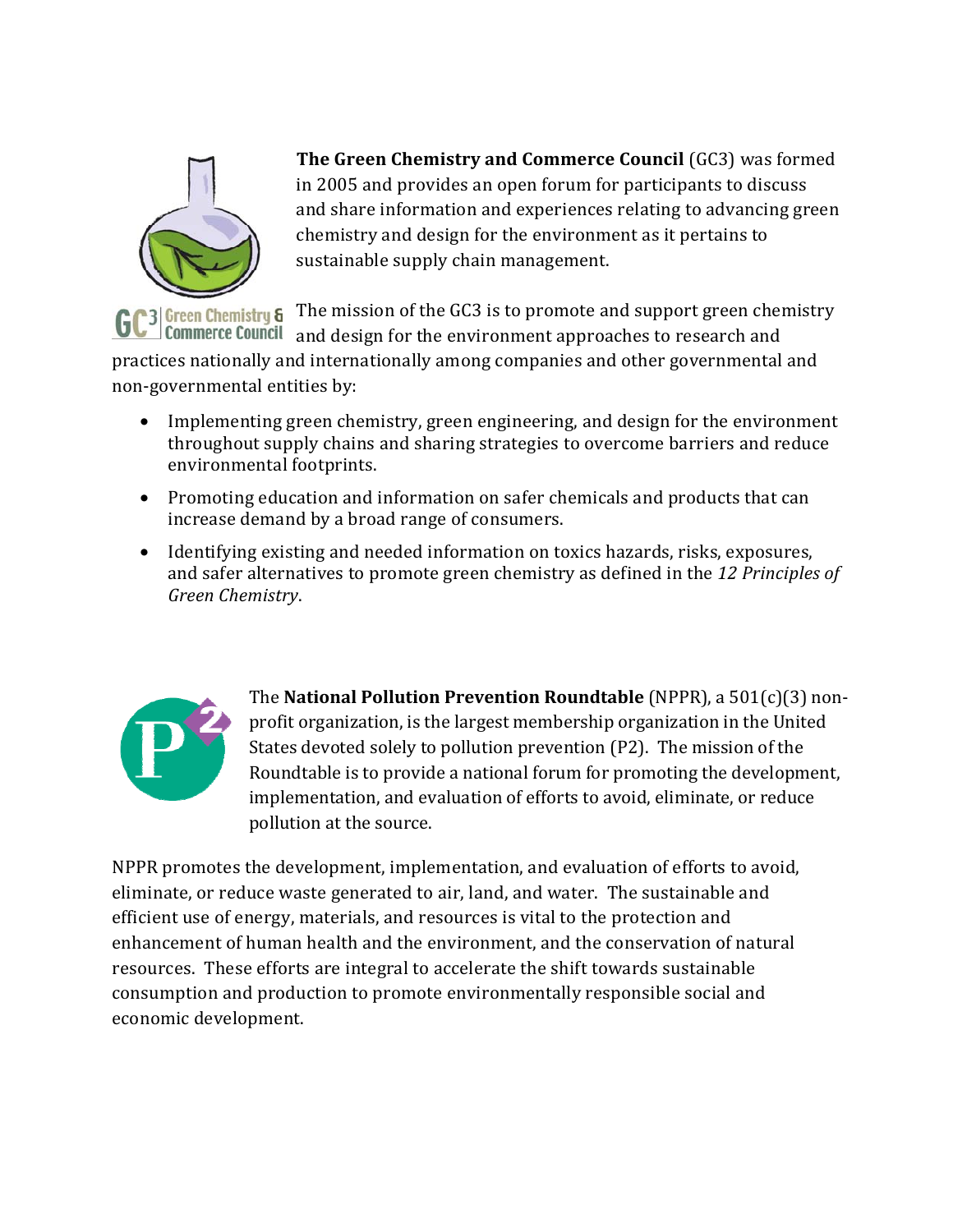

**The Lowell Center for Sustainable Production** facilitates the Green Chemistry and Commerce Council. It uses rigorous science, collaborative research, and innovative strategies to promote communities, workplaces, and products that are healthy, humane, and respectful of natural systems. The Center is composed of faculty, staff, and graduate students at the University of Massachusetts Lowell who work collaboratively with citizen groups, workers, businesses, institutions, and government agencies to build

healthy work environments, thriving communities, and viable businesses that support a more sustainable world.

The objectives of LCSP 's Chemicals Policy and Science Initiative are to:

- Significantly advance policy dialogue on reforming chemicals policy in the United States.
- Assist in the development of sustainable chemicals management outside the US.
- Encourage the development and use of safer alternatives by creating and promoting a comprehensive framework for alternatives assessment.
- Identify tools and appropriate ways of assisting green chemistry innovation and safer supply chain management of chemicals.

This guide is available on:

- The Green Chemistry and Commerce Council (GC3) website at [www.greenchemistryandcommerce.org/publications.php](http://www.greenchemistryandcommerce.org/publications.php)
- The National Pollution Prevention Roundtable website at [www.p2.org](http://www.p2.org)

#### For more information contact:

#### **Green Chemistry & Commerce Council**

c/o Melissa Coffin Lowell Center for Sustainable Production University of Massachusetts Lowell 1 University Avenue Lowell, MA 01854 Phone: (978) 934-2997 Email: [Melissa\\_coffin@uml.edu](mailto:Melissa_coffin@uml.edu)

#### **National Pollution Prevention Roundtable**

Ken Zarker, Co-chair Pollution Prevention Policy and Integration Committee 11 Dupont Circle NW, Suite 201 Washington D.C. 20036 Phone: (202) 299-9701 Email: [kzar461@ecy.wa.gov](mailto:kzar461@ecy.wa.gov)

*To ask about available formats for the visually impaired call 360-407-6700. Persons with hearing loss can call 711 for Washington Relay Service. Persons with a speech disability can call 877-833-6341.*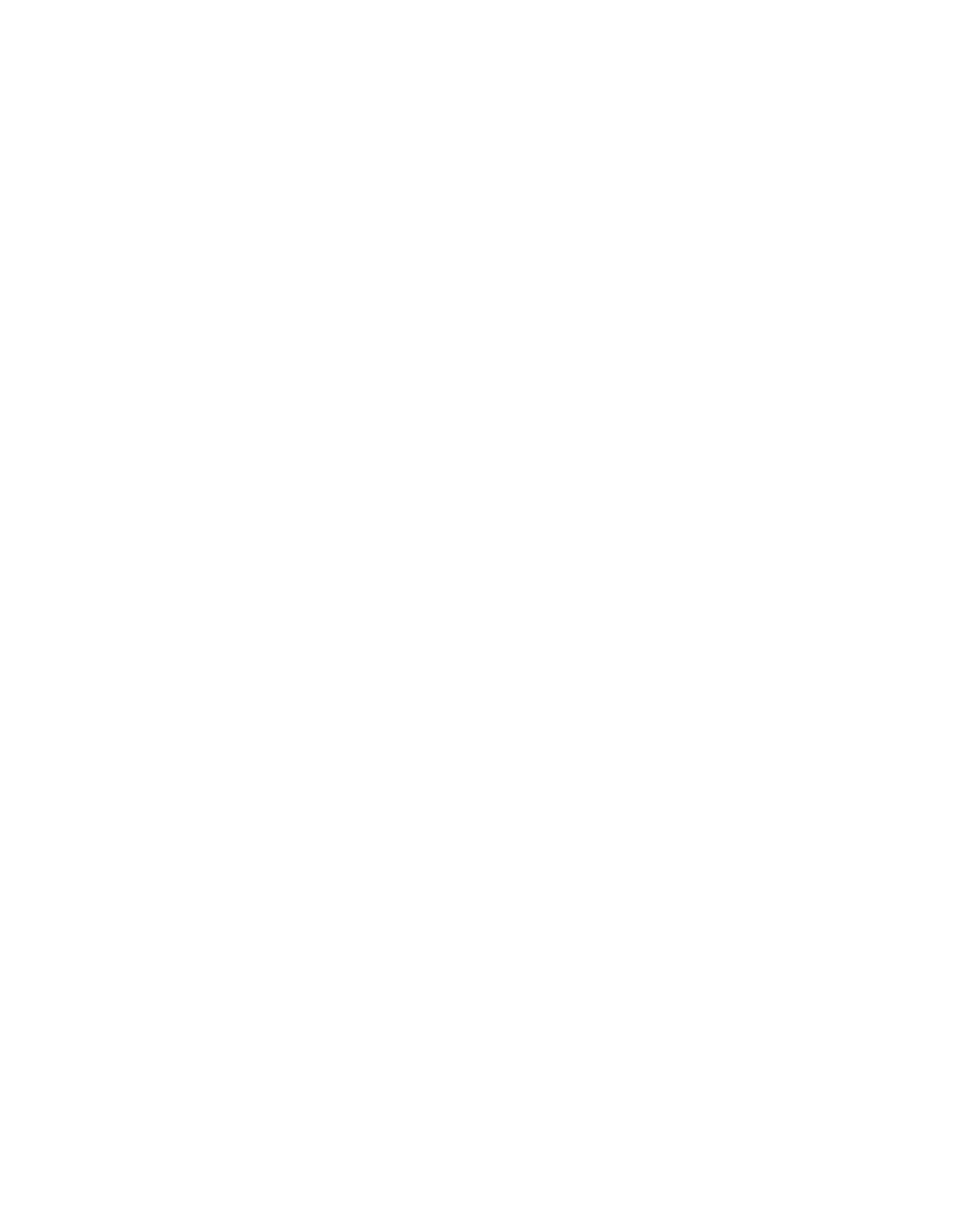## **Table of Contents**

| Examples of Green Chemistry and Design for the Environment Successes  5 |  |
|-------------------------------------------------------------------------|--|

### Methods for States to Advance Green Chemistry and Design for the

#### 

#### **Appendices**

| A: North American Eco-logo Certification and Recognition Protocols 15 |  |
|-----------------------------------------------------------------------|--|
| B: US EPA Tools for Chemical Toxicity, Exposure Assessment,           |  |
|                                                                       |  |
|                                                                       |  |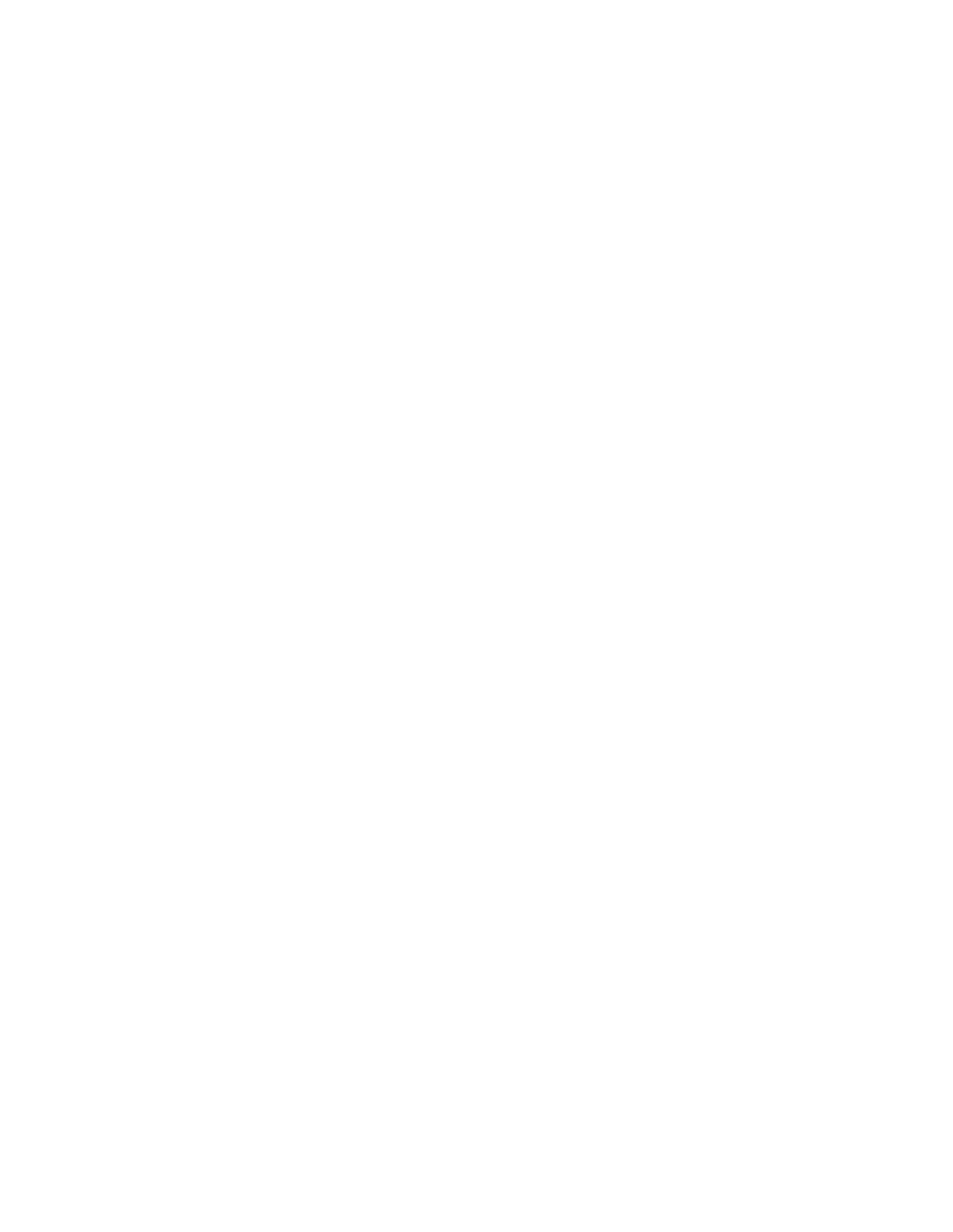## **Introduction**

For more than fifteen years, green chemistry (GC) and design for the environment (DfE) have successfully been used to benefit the environment and the economy. The Green Chemistry and Commerce Council (GC3) and the National Pollution Prevention Roundtable (NPPR) developed this guide to further entrench these approaches as the bedrock of industry practices and government policies regarding chemical and materials selection. The guide outlines options for states to promote research, development, and use of GC and DfE to:

- Eliminate or reduce the use or generation of hazardous chemicals in manufacturing.
- Promote the development of the green economy.

Washington State describes "greening" the economy as developing new products, techniques, and services that promote a healthy environment and energy security. The global market for green economy technology has grown for seven straight years. The \$8.4 billion invested in North America, Europe, China, and India in 2008 increased by 38 percent from 2007, according to The Cleantech Group LLC. The fastest growing sectors included:

• Energy efficiency

• Recycling and waste treatment

• Energy generation

• Transportation

• Energy storage

The current federal and many state's emphasis on green economic growth provides an opportunity for the GC3-NPPR partnership to assist in the advancement of GC and DfE approaches. Many of the federal and state efforts focus on "green collar job programs" for energy efficiency and renewable energy. In addition to the development of clean technology, GC and DfE approaches offer significant opportunities for:

- Safer chemicals and products to advance clean energy.
- Green building.
- Green transportation and environmental protection.
- Safer jobs.
- Safer consumer products.

The American Chemistry Council estimates that each job in chemistry generates 5.5 additional jobs elsewhere in the economy. When applied, many of the options outlined in this guide will:

• Create new "green jobs" (e.g., manufacturing positions, university researchers).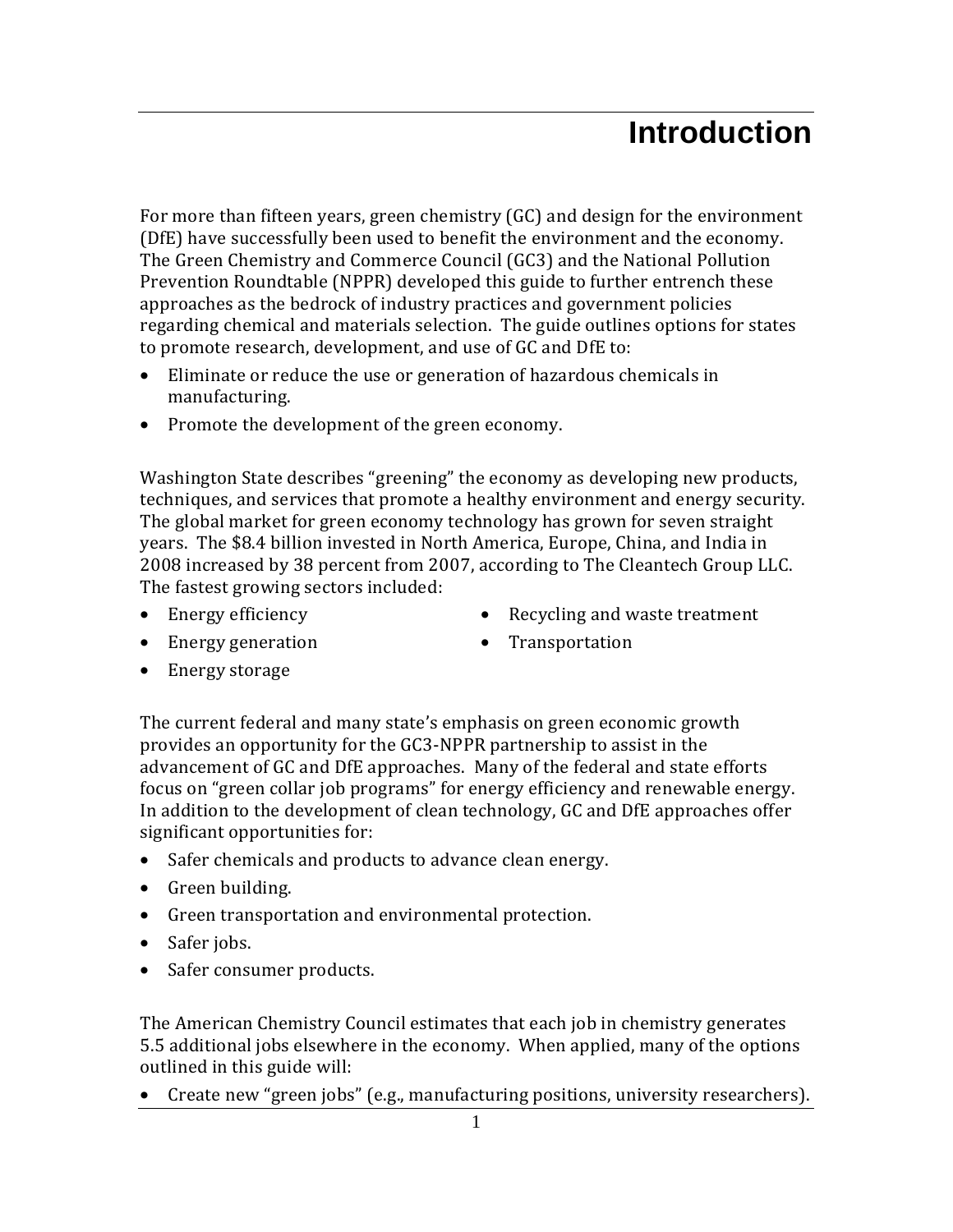- Retain existing jobs by redefining job responsibilities (e.g., environmental agency staff).
- Assist companies to thrive by redefining themselves as green (e.g., business tax incentives).
- Stimulate the local economy (e.g., new enterprises, conferences).

This guide will help state governments promote green practices, create green economic opportunities, and move national policy forward by:

- Defining and presenting examples of GC and DfE.
- Presenting options for states to use, such as the development, collection, and dissemination of information, economic incentives, recognition programs, and regulations and policies.
- Presenting roles for education institutions, a vital partner in this effort.
- Identifying available resources and tools.

## **Defining Green Chemistry and Design for the Environment**

As states consider promoting these approaches, clear and consistent definitions of GC and DfE are essential.

#### **Green Chemistry**

Green chemistry is an approach to chemistry that uses the 12 Principles of Green Chemistry. It reduces or eliminates the need for and generation of hazardous materials during the manufacture, design, and application of chemistry. The GC3 and NPPR are committed to applying the 12 Principles below in chemical process and product design:

- 1. Prevent waste: Design chemical syntheses to prevent waste, leaving no waste to treat or clean up.
- 2. Design safer chemicals and products: Design chemical products to be fully effective, yet have little or no toxicity.
- 3. Design less hazardous chemical syntheses: Design syntheses to use and generate substances with little or no toxicity to humans and the environment.
- 4. Use renewable feedstocks: Use raw materials and feedstocks that are renewable rather than depleting. Renewable feedstocks are made from agricultural products or the wastes of other processes. Depleting feedstocks are made from fossil fuels (petroleum, natural gas, or coal) or are mined.
- 5. Use catalysts, not stoichiometric reagents: Minimize waste by using catalytic reactions. Catalysts are used in small amounts and can carry out a single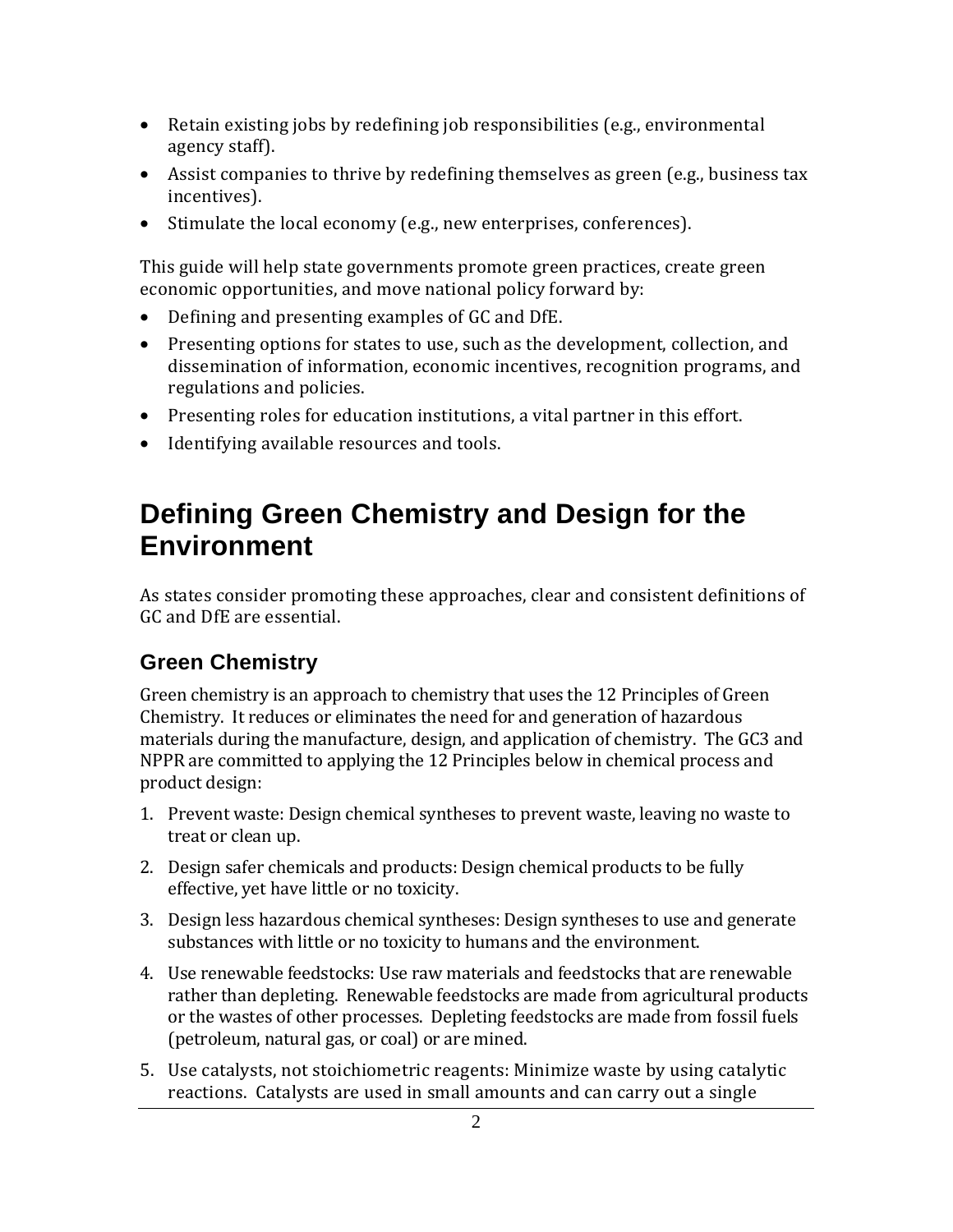reaction many times. They are preferable to stoichiometric reagents, which are used in excess and work only once.

- 6. Avoid chemical derivatives: Avoid using blocking or protecting groups or any temporary modifications if possible. Derivatives use additional reagents and generate waste.
- 7. Maximize atom economy: Design syntheses so that the final product contains the maximum proportion of the starting materials. There should be few, if any, wasted atoms.
- 8. Use safer solvents and reaction conditions: Avoid using solvents, separation agents, or other auxiliary chemicals. If these chemicals are necessary, use innocuous chemicals.
- 9. Increase energy efficiency: Run chemical reactions at ambient temperature and pressure whenever possible.
- 10. Design chemicals and products to degrade after use: Design chemical products to break down to innocuous substances after use so they do not accumulate in the environment.
- 11. Analyze in real time to prevent pollution: Include in-process real-time monitoring and control during syntheses to minimize or eliminate the formation of byproducts.
- 12. Minimize the potential for accidents: Design chemicals and their forms (solid, liquid, or gas) to minimize the potential for chemical accidents including explosions, fires, and releases to the environment.

According to the Michigan Green Chemistry Roundtable, the scope and boundaries of a Green Chemistry Program should:

- Consider all the stages of the life cycle of a chemical.
- Focus on "hazard reduction" as the primary impact category of interest in each life cycle stage with a focus on the design stage. Other life cycle impacts of innovation should also be considered.
- Reduce hazards to human and ecosystem health.

### **Design for the Environment**

Co-pioneered by industry, the DfE concept encourages businesses to incorporate environmental and health considerations in the design and redesign of products and processes. It is the systematic assessment of human health and safety and environmental issues during the product development phase. Designing for the environment improves environmental and human health and increases product performance and market competitiveness. The focus is on finding sustainable solutions to identified materials of concern. In essence, DfE represents the application of green chemistry in practice.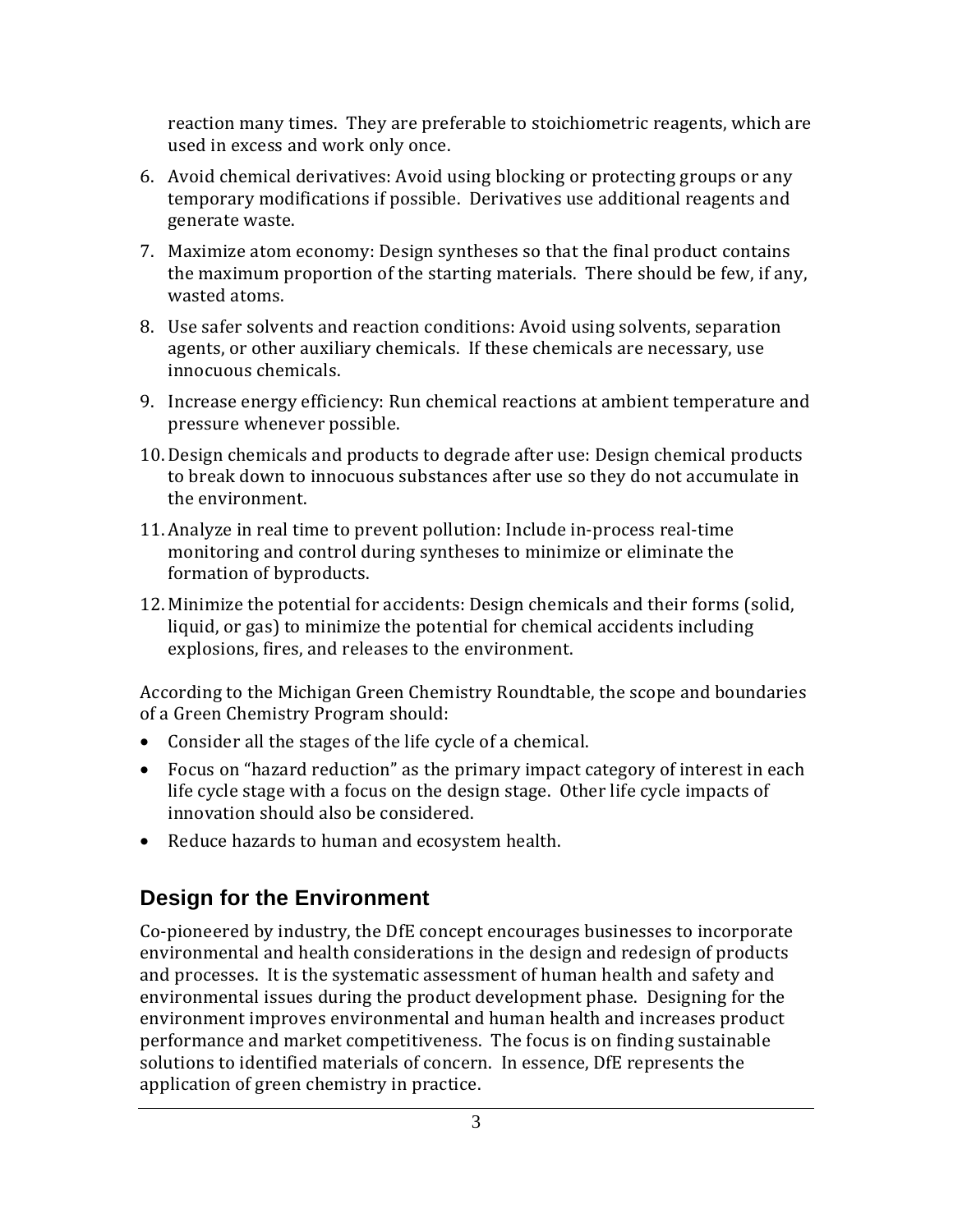The DfE program of the U.S. Environmental Protection Agency (EPA) works with a broad range of stakeholders to reduce human and environmental risks by preventing pollution. Industry representatives and environmental groups convene to develop goals and guide the work of the partnership. Partnerships evaluate the human health and environmental considerations, performance, and cost of traditional and alternative chemicals, materials, technologies, and processes.

EPA has formed numerous DfE partnerships with electronics, wire and cable, and furniture and automobile refinishing industries and focuses on such issues, such as lead-free solder, safer flame-retardants, and best business practices.

As an incentive for taking part, DfE offers technical tools, methods, and expertise. The DfE Program uses the unique chemical assessment tools and knowledge of EPA's Office of Pollution Prevention and Toxics to inform industries about substitution in processes and using green chemistry in products.

In certain sectors, EPA DfE partners can receive EPA recognition or use the DfE label on environmentally improved products. The DfE logo on a product signifies that the DfE scientific review team has screened each ingredient and has judged that the product's ingredients all pose the least concern among chemicals in their class.

In the Formulator Program, EPA's DfE Program joined manufacturers of chemically-blended products to improve their human health and environmental profile. Their work benefits the biodegradability of waste streams, aquatic life, and other elements of the environment, as well as human health and safety. This type of DfE partnership focuses on selecting the safest possible ingredients to create high-performing, cost-effective products. DfE can provide:

- Information on chemical characteristics.
- Toxicity of raw materials and additives.
- Safer substitutes for chemicals of concern.
- Innovative new chemistries.

Through the Safer Detergents Stewardship Initiative (SDSI), EPA's DfE Program recognizes environmental leaders who voluntarily commit to the use of safer surfactants. Safer surfactants break down quickly into non-polluting compounds and help protect aquatic life in both fresh and salt water.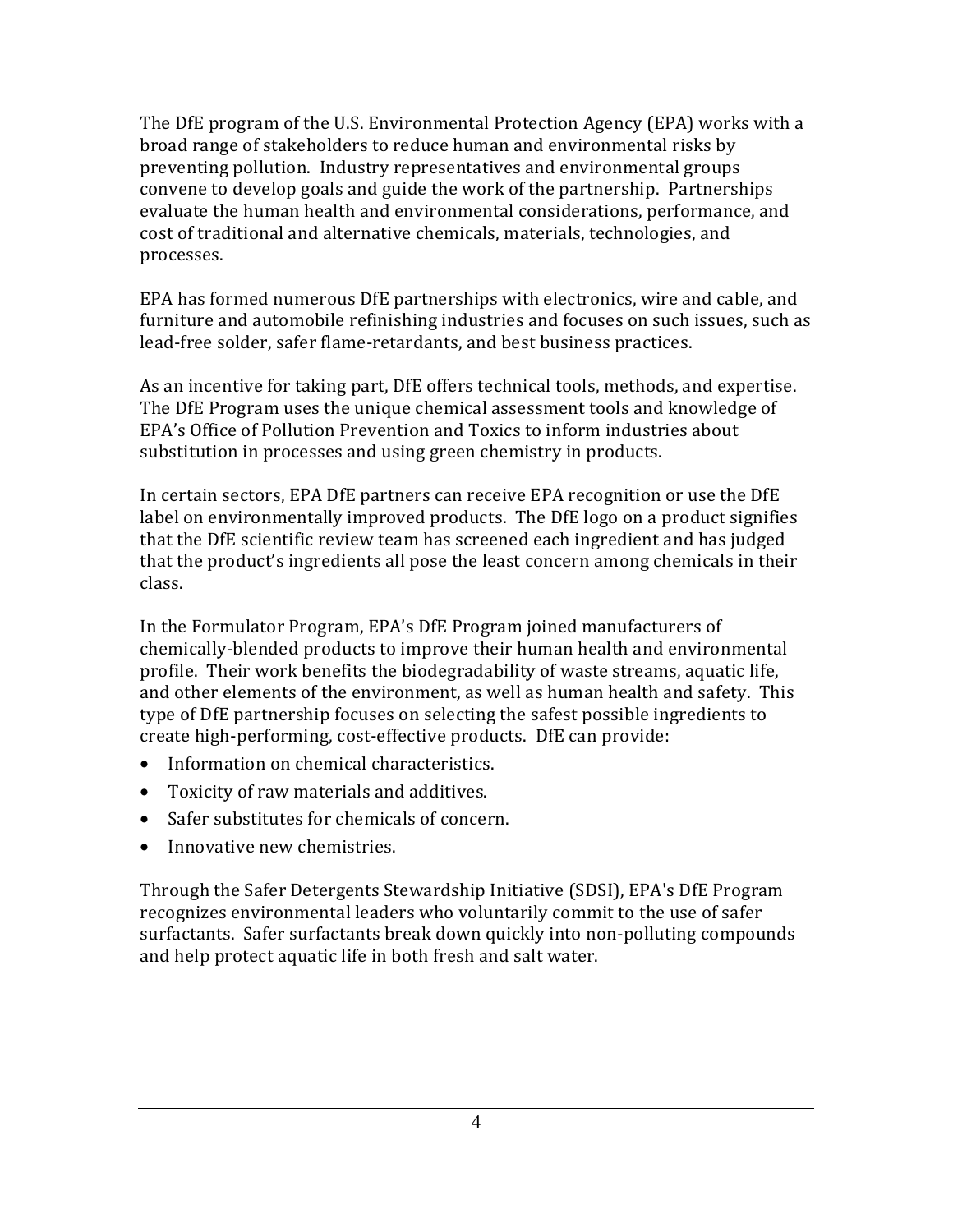#### **Examples of Green Chemistry and Design for the Environment Successes**

- A more effective fire extinguishing agent that eliminates halon and uses water in combination with an advanced surfactant.
- Removal of arsenic from wood preservatives used on lumber for decks and playground equipment.
- Higher performance automotive coatings that remove substantial lead content and replace it with the relatively benign element yttrium.
- From 1996-2008, projects that received the EPA Green Chemistry Presidential Awards:
	- Eliminated over 1.1 billion pounds of hazardous chemicals and solvents.
	- Reduced releases of nearly 400 million pounds of carbon dioxide to air.
	- Saved over 21 billion gallons of water.
- Use of the DfE label on about 1,000 products that have been reformulated to be environmentally safer, cost competitive, and effective represents a reduction of more than 270 million pounds of chemicals of concern.
- Recognition by EPA of 40 champions (highest level) and 22 partners who committed to using safer surfactants through the Safer Detergents Stewardship Initiative.
- Development of a database of safer cleaning-product ingredients called CleanGredients through an EPA partnership with the GreenBlue Institute. As of 2009, 27 chemical manufacturers paid to list 138 chemicals and more than 327 formulators paid to use the system.
- Assisted by EPA's DfE multi-stakeholder alternatives analyses, industries have moved to safer flame-retardants in furniture and reduced the use of lead in electronics. The analyses also provided information on personal protective equipment and management practices to minimize risks associated with chemical exposures at nail care facilities.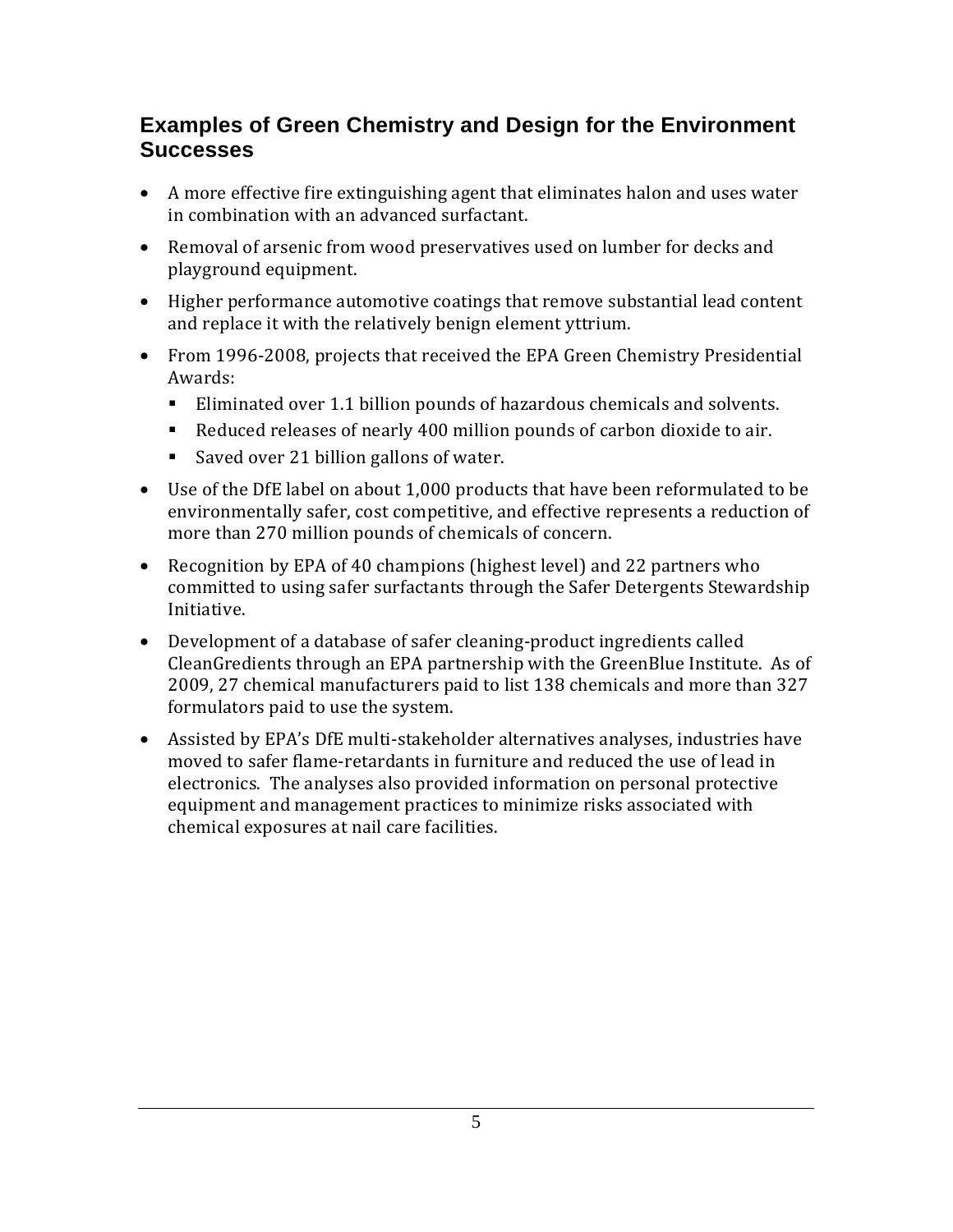## **Methods for States to Advance Green Chemistry and Design for the Environment**

State governments have a unique opportunity to promote safer chemical processes and products and the growth of the green economy by advancing green chemistry and design for the environment.

Each state's goals and capabilities will dictate which of the following methods is appropriate; it is not necessary to use all of them. Some options are more costly and more difficult than others depending on the nature of the method and a state's political climate and resources.

It is also important for states to consider existing federal and state GC and DfE programs when developing new initiatives to assure consistency, to the extent practicable. This will reduce confusion and cost and lead to the highest possible standards. Current programs include:

- The Michigan Green Chemistry Program.
- The California Green Chemistry Initiative.
- EPA's Design for the Environment and Green Chemistry Programs.

If a state wishes to develop a comprehensive program, the first step may be to establish a green chemistry initiative or program by executive directive or other appropriate legislative means. The initiative would then be used to coordinate the specific elements chosen. This is not a necessary step however, and adopting just a few or even one of the options below can yield large gains in promoting GC and DfE approaches.

#### ■ Information Development, Collection, and Dissemination

• **Establish a green chemistry and design for the environment program, initiative, institute, or task force.** This could serve as the coordinating body to engage stakeholders and share knowledge, tools, and experience. An institute could provide technical research to identify and replace "chemicals of concern" with safer chemical or non-chemical alternatives. A task force could design an action plan for the state, set policies, and develop criteria for other components of the effort. A university, non-governmental organization, or a state environmental or health agency could house the program, institute, or task force. For example: Michigan's Green Chemistry Program is part of the Michigan Department of Environmental Protection and California's Green Chemistry Initiative and the Green Ribbon Science Panel are housed at the California Department of Toxic Substances Control.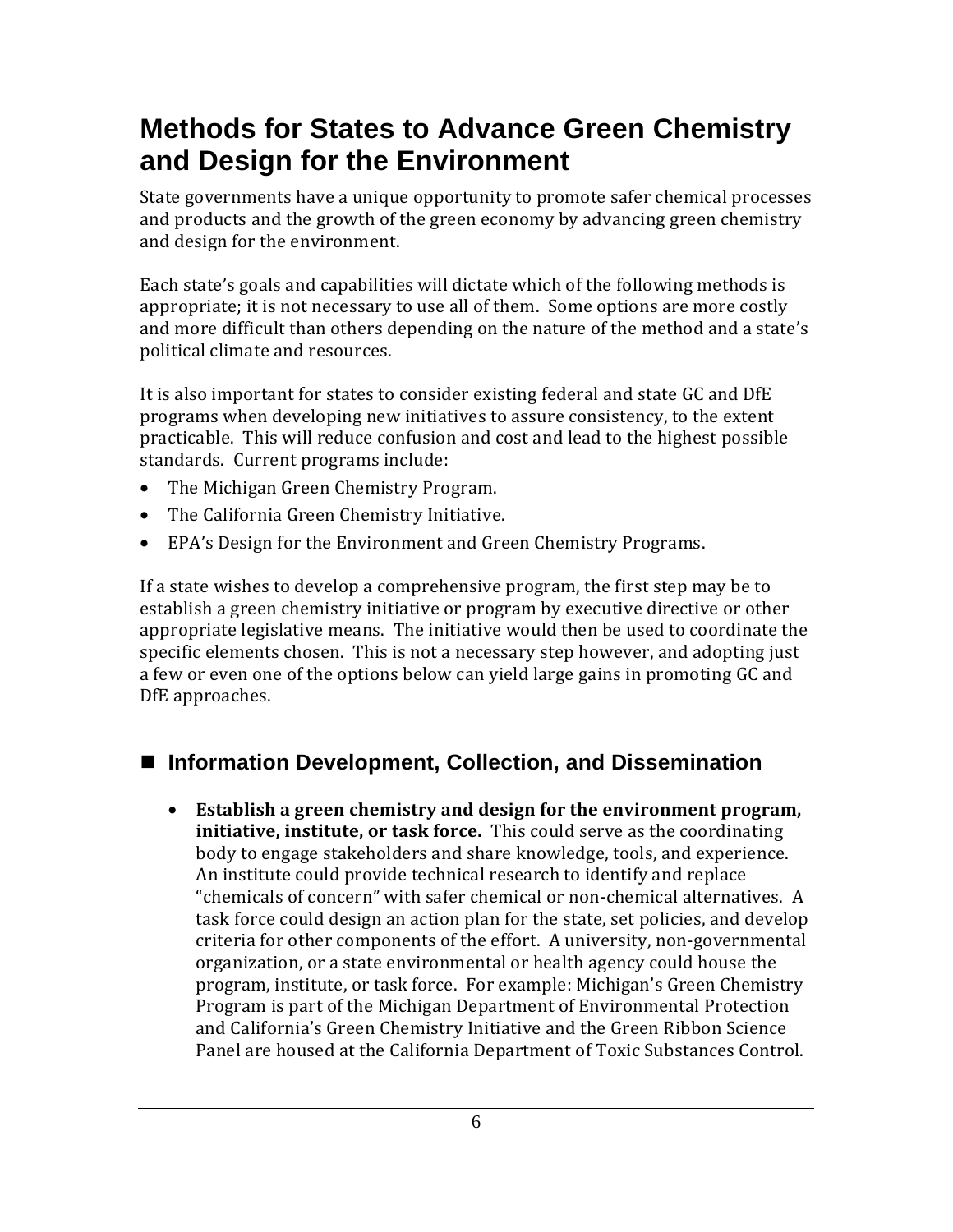- **Integrate green chemistry and design for the environment into active pollution prevention technical assistance programs.** Develop green chemistry and design for the environment expertise in existing pollution prevention and manufacturing technical assistance programs. This may involve hiring or training staff on characterizing hazards and risks and lifecycle analysis to reduce the use of and exposure to chemicals of concern. Once the expertise is developed, it should be integrated into existing services, such as on-site technical assistance, workshops, and guidance manuals. Disseminating case studies will provide ideas and motivational incentives. Example: The Massachusetts Office of Technical Assistance developed GC and DfE expertise and offers these services to Massachusetts businesses.
- **Convene a green chemistry and design for the environment conference.** A conference can provide a forum for sharing successes and strategies and can assist in creating a network to support the initiative. This can also be an opportunity to identify industry research needs to assist in a state's preparation of requests for proposals for funds. (See Research and Development Fund under Economic Incentives heading.) Example: California Green Chemistry Symposiums I, II, and III. Similarly, a state could add a GC or DfE session at an established conference on related topics. Example: Arizona's Green Summit.
- **Create a resource clearinghouse for green chemistry and design for the environment activities.** Compile research, development, use, and education information about GC and DfE efforts into a single location. The clearinghouse could host a listserve for timely sharing of ideas and successes and to further develop the network of state support for GC and DfE. Related example: The University of Oregon's Greener Education Materials for Chemists is a database of green chemistry education materials.
- **Promote chemical information and alternatives assessment.** Support the sharing of information and tools, such as chemical use, toxicity, hazards, exposure, and alternatives, as well as methods to reduce the use of and exposure to chemicals of concern and to design safer chemistries. Example: The Interstate Chemical Clearinghouse (IC2) is under development, established by a partnership of states to promote a clean environment, healthy communities, and a vital economy through the development and use of safer chemicals and products.
- **Issue public service announcements and information on the value of green chemicals and products.** Raise public awareness about the importance and availability of green products through radio, television, websites, or printed materials.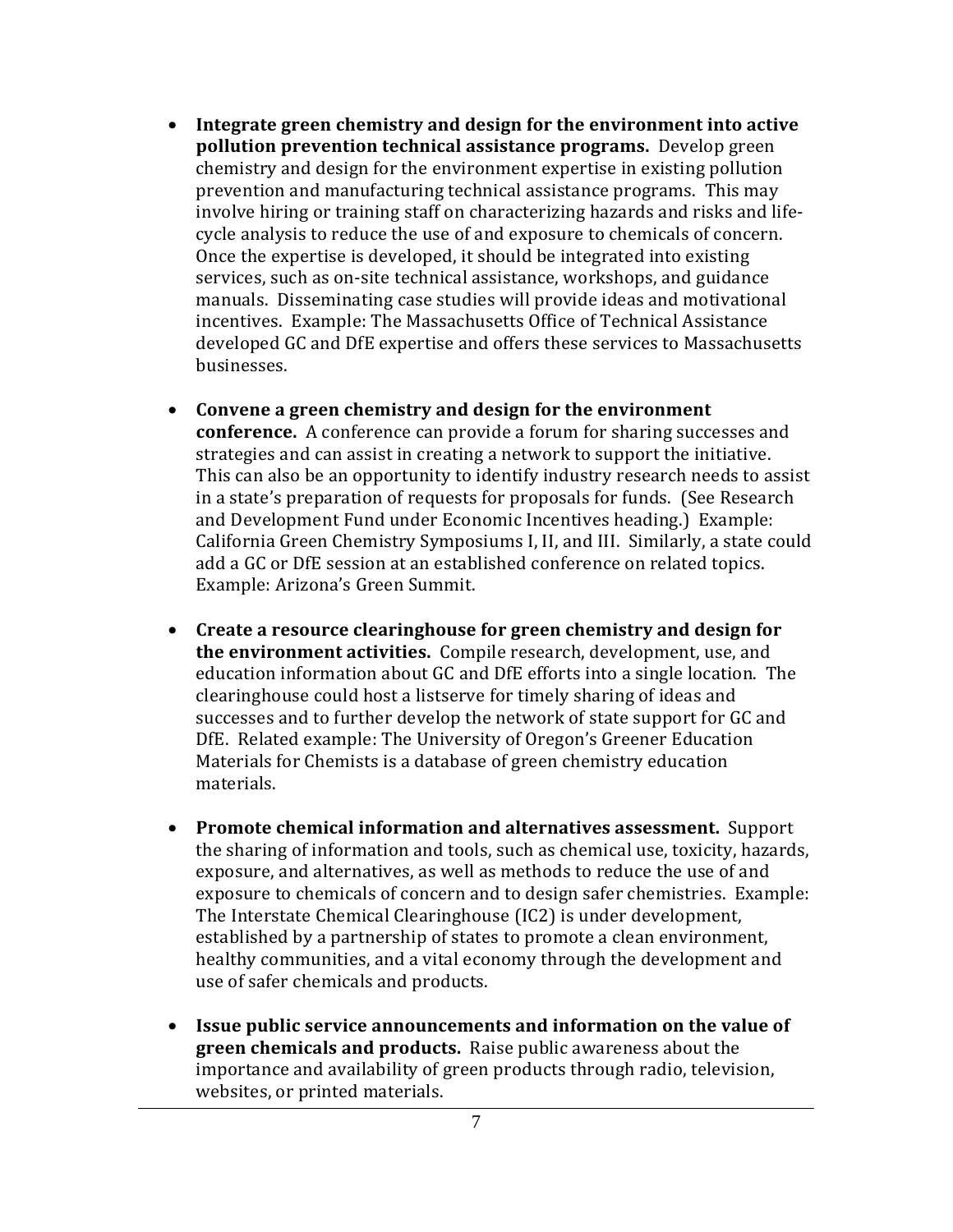#### **Economic Incentives**

- **Create a green chemistry and design for the environment research and development fund.** Establish a state grant fund to promote green chemistry research. Select proposals in consultation with a higher education expert review panel. Other similar options include a green chemistry research challenge or public-private research partnerships. Example: The Green Chemistry Research Fund was identified as an option in "Green Chemistry Options for the State of California." States may also tailor existing programs to fund GC and DfE research. Example: New York Empire State Development offers funding for projects that produce measurable results in pollution prevention, reuse, and recycling.
- **Provide green chemistry and design for the environment tax incentives.** Support research and development efforts of companies attempting to develop and market safer, less toxic products through targeted tax breaks. Related example: The Washington Business and Occupation Tax Incentive for High Technology is an annual credit of up to \$2 million for research and development in specific high technology categories, including environmental technology.
- **Provide investment tax credits, low-interest loans, loan guarantees, or subsidies for green chemistry manufacturing equipment or products.** Make financial capital available to companies at preferential terms through the means chosen to encourage GC and DfE. Examples: "Green Chemistry Options for the State of California" discusses this option. France offers reduced-interest loans to businesses investing in the production of green products.
- **Promote green chemistry and design for the environment through incentives tied to economic development projects.** Promote GC and DfE through existing economic development projects, such as industrial parks, brownfields, or low-impact development. Example: "The Modernizing Washington Manufacturers" program provides \$2 million for modernizing existing manufacturing processes, retaining jobs, and transforming them to "green" jobs through the existing Washington Manufacturing Services Fund.

#### ■ Recognition Programs

• **Implement green chemistry and design for the environment awards program.** Recognize excellence, innovation, economic development, and public health risk reduction by businesses and institutions through an awards program. Examples: EPA Presidential Green Chemistry Challenge Awards and the planned Michigan Green Chemistry Awards. Another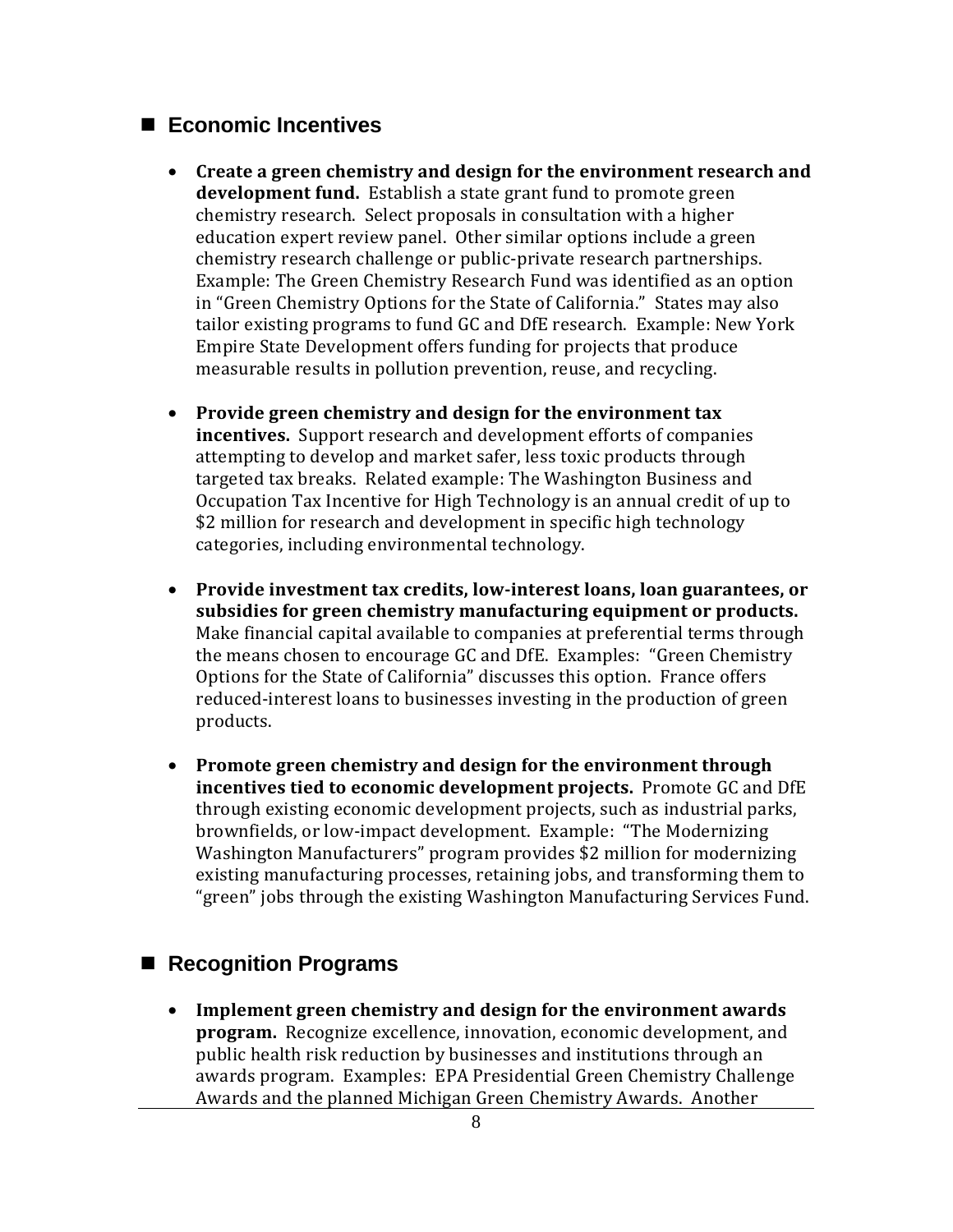option is to add a GC or DfE category to an existing environmental awards program. Example: Texas Environmental Excellence Awards.

• **Recognize top poster displays at conferences.** Issue awards to the top GC and DfE poster displays at conferences to promote the concepts and to foster ideas and information sharing.

#### ■ Regulation and Policy Tools

- **Require environmentally responsible state purchasing.** Require that state agencies buy the least toxic products available when performance and price are comparable, with a preference for products made locally. See Appendix A for descriptions of the three principal third-party programs for use by states to identify green products (EcoLogo, Green SealTM, EPA's DfE Formulator Program). Examples: Environmentally Preferable Purchasing Programs in Washington and New York states.
- **Apply fee or tax to substances of high concern.** Encourage green chemistry research and the use of less hazardous chemicals by increasing the cost of these substances of concern. Related example: Tax on cigarettes. The fees could fund technical assistance or research into safer alternatives. Example: Massachusetts Toxics Use Reduction Act.
- **Negotiate supplemental environmental projects focused on GC and DfE in enforcement settlements.** Ensure that projects are focused on developing or demonstrating new GC or DfE technology when incorporating supplemental environmental projects into enforcement settlements. Example: EPA has used this strategy for pollution prevention projects in enforcement settlements since 1989.
- **Prepare GC action plans for chemicals of high concern.** Outline alternatives and action steps to minimize use of chemicals identified. Action steps could include demonstration projects, state procurement programs, data collection on use, dialogs with industry suppliers, and mandatory requirements for substitution. Examples: The Mercury Chemical Action Plan and Polybrominated Diphenyl Ether (PBDE) Chemical Action Plan of Washington State.
- **Require safer alternatives planning.** Through statute, require companies using certain chemicals at certain volumes to conduct a chemical use inventory and safer alternatives plan. Example: Massachusetts Toxics Use Reduction Act.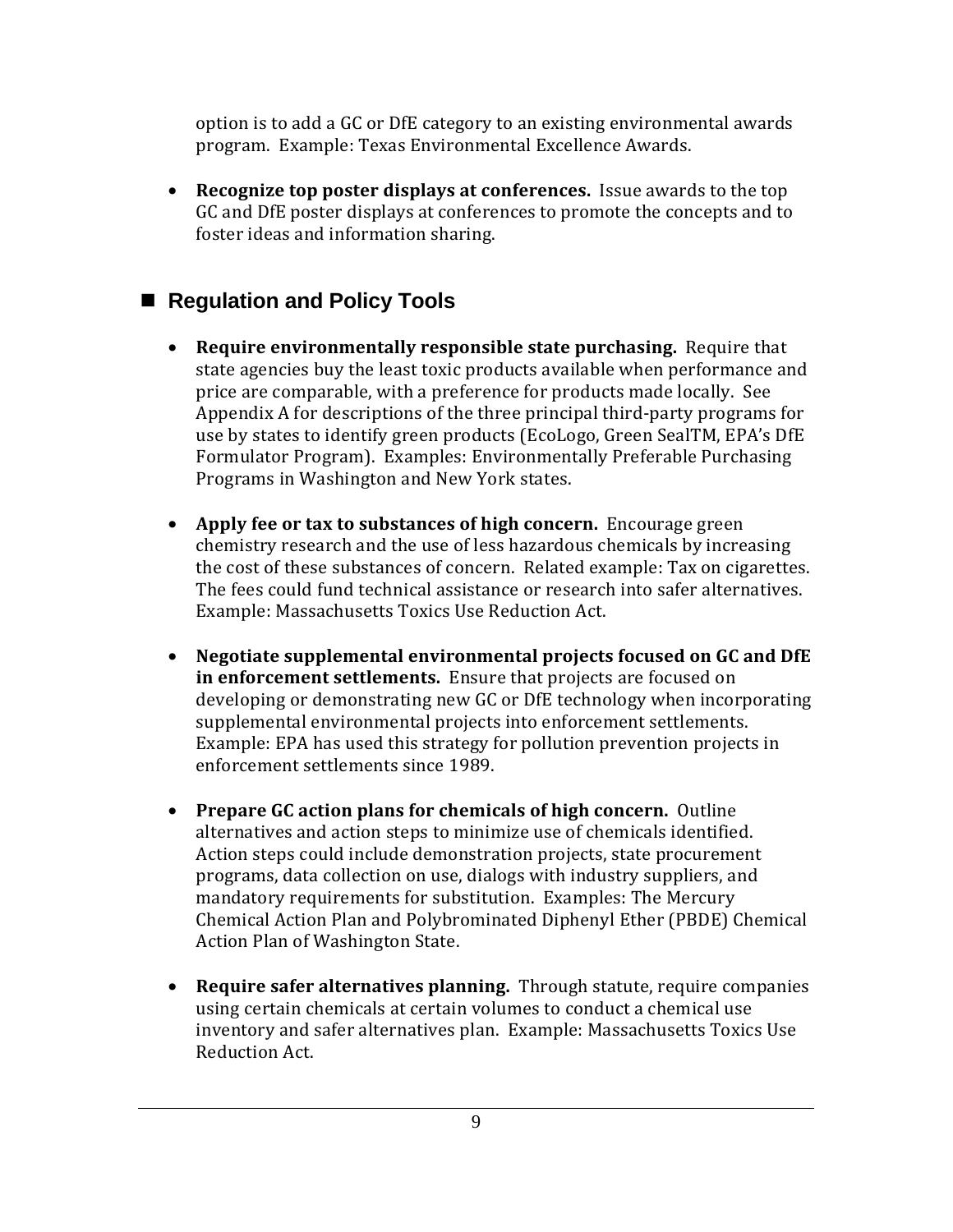- **Restrict chemicals or products of concern.** Use existing or new legislation to restrict specific chemicals or product categories in ways that create markets for safer substitutes. Example: California, Maine, and Washington are among states that have passed laws phasing out the use of the flame-retardant polybrominated diphenyl ethers.
- **Prepare list of chemicals of concern.** List chemicals that should be avoided where possible. They signal potential regulatory actions that could encourage green chemistry research and shifts in chemical preferences. Example: California Prop 65 list. States can also require authorization to use these chemicals. Example: REACH Authorization Process.
- **Promote DfE by implementing policies that support producer responsibility and closed loop management of chemicals and materials.** This will reduce exposure and toxics use and encourage recycling. Example: Electronic waste take-back programs.

## **The Roles of Educational Institutions**

Educational institutions are vital to furthering the GC and DfE approaches by:

- Educating the future workforce of the green economy.
- Discovering new green chemistry and product options.
- Supporting efforts to overcome application challenges.
- Analyzing policy options.
- Serving as the host for needed dialogues between researchers and businesses and communities.

States can partner with or pursue policies that support educational institutions in these endeavors:

• **Create a green chemistry education network.** Provide a link for teachers at different levels to share curriculum, training tools, and strategies. Examples: The Green Chemistry Education Network facilitated by the University of Oregon's Department of Chemistry is specific to the issue. The New England Association of Chemistry Teachers houses the network within the organization. Beyond Benign has developed curriculum and education resources for middle and high schools. The University of Oregon's Greener Education Materials for Chemists is a database of green chemistry education materials.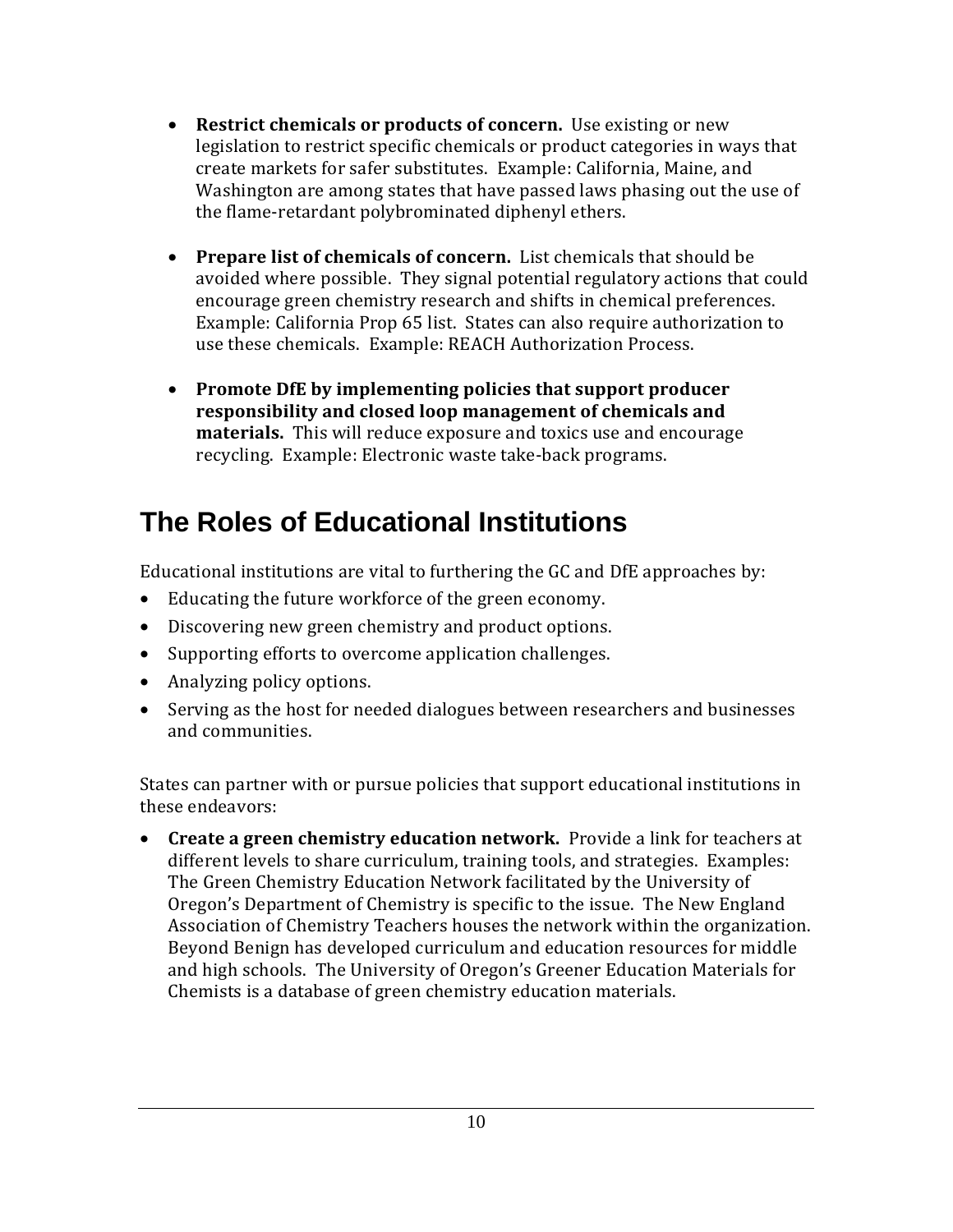- **Offer GC and DfE college courses.** Higher education institutions can offer green chemistry, toxicology, and environmental science and policy courses as part of the chemistry curriculum. Examples: The New York Pollution Prevention Institute is developing a green chemistry higher education curriculum. Existing resources include the University of Oregon's Greener Education Materials for Chemists, a database of green chemistry education materials.
- **Provide GC and DfE scholarships, internships, and graduate student support.** This is an inexpensive method for encouraging students to become eager promoters of new approaches. Example: "Green Chemistry Options for the State of California" discusses this option.
- **Encourage K-12 education programs.** University courses with a focus on GC and DfE could require students and staff to conduct outreach to local high schools and primary schools teaching green chemistry. Example: The New York Department of Environmental Conservation is working with the New York Education Department and the New York Pollution Prevention Institute on developing a green chemistry lab manual for high schools. Existing resources include curriculum and education resources for middle and high schools developed by Beyond Benign.
- **Establish a consortia of state research universities to support green chemistry.** Higher education institutions can form strategic partnerships and alliances to educate, discover, develop, apply and promote GC and DfE. Use existing green chemistry faculty and research groups where they exist. Example: The New England Green Chemistry Consortium
- **Convene innovation-focused industry dialogues.** Higher education institutions can facilitate discussions with industry on GC and DfE topics. This will build the network and can be a forum for identifying GC and DfE research needs and sharing successes. Example: The Green Chemistry and Commerce Council established by the Lowell Center for Sustainable Production at the University of Massachusetts Lowell.
- **Host a symposium for industry.** This would allow the educational institution to showcase GC and DfE research and innovations to industry and increase networking opportunities. This would also link industry research needs to researcher expertise. Examples: The Northern Essex Community College Technology Center's Green Chemistry Business Summit and Gordon Research Conference – Green Chemistry at Bates College.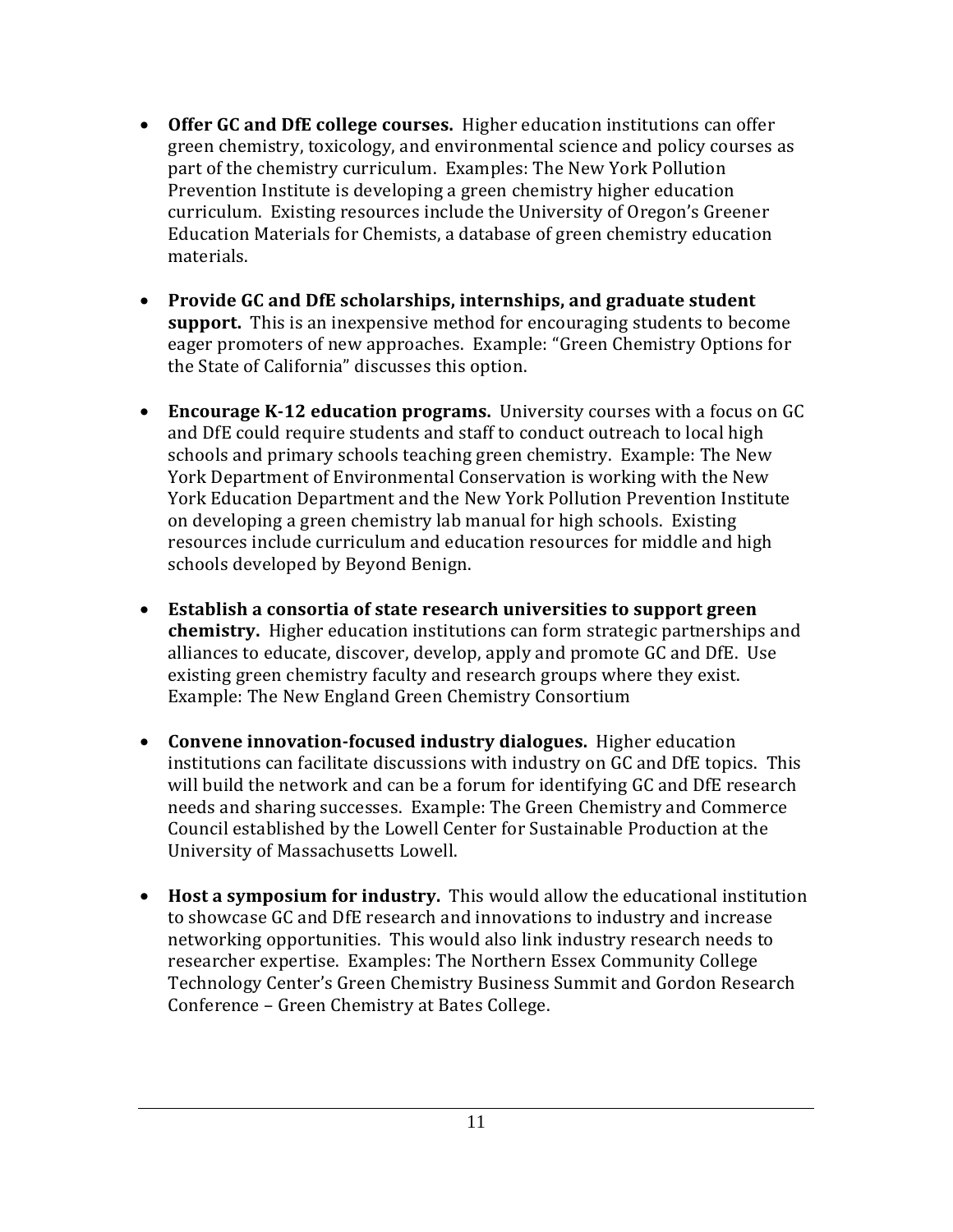For additional information, see the Lowell Center for Sustainable Production's report *Options for State Chemicals Policy Reform: A Resource Guide, Module 5: Policy Options for Chemical Innovation and Green Chemistry*, at [www.sustainableproduction.org/ \(c](http://www.sustainableproduction.org/)lick on *Publications*, then *Chemicals Policy*).

## **CG and DfE Information Toolbox**

#### **Green Chemistry**

A number of informational tools are available to assist businesses in applying green chemistry methods, such as:

- EPA's **Green Chemistry Expert System**, a computer program that can be used to select green chemicals and reactions. It includes the Synthetic Methodology Assessment for Reduction Techniques (SMART) module that quantifies and categorizes the hazardous substances used in or generated by a chemical reaction based on information provided by the user. Reactions can be modified and reevaluated to optimize their green nature. [www.epa.gov/greenchemistry/pubs/gces.html](http://www.epa.gov/greenchemistry/pubs/gces.html)
- Massachusetts Institute of Technology's **Green Chemistry Alternatives Wizard**, a web-based tool that allows the user to search from a select list of common solvents and the associated process. The Wizard identifies less hazardous and more environmentally benign chemicals or processes that may be substituted. <http://web.mit.edu/environment/academic/purchasing.html>
- **CleanGredients®**, a project of the nonprofit Green Blue Institute (GreenBlue®), is an online database of cleaning product ingredient chemicals that meet established requirements for superior environmental and human health performance. CleanGredients helps formulators identify ingredients that have potential environmental and human health benefits and pass the U.S. EPA's Design for the Environment Screens for Safer Chemical Ingredients. It also helps chemical manufacturers showcase their chemicals with superior environmental and human health profiles. [www.cleangredients.org](http://www.cleangredients.org)

#### **Design for Environment**

To apply design for the environment methods, states and businesses need to be able to quickly assess, categorize, prioritize, and act on chemicals using prevention measures. Information about chemical hazards, exposures, and risks is necessary before this action can occur. Many tools are available to assist states and businesses in this process.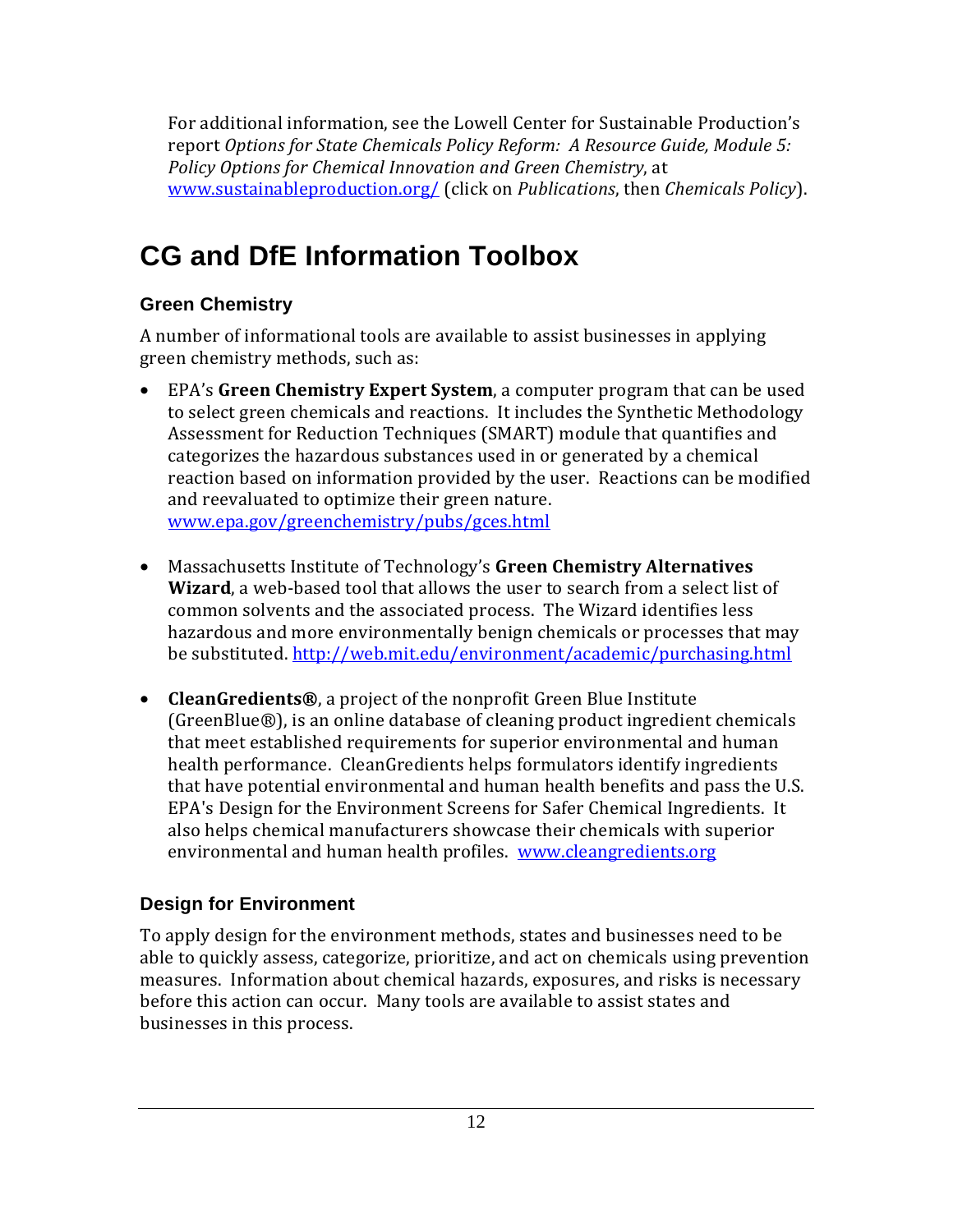Two recent reports present information about many such tools:

- A February 2008 report by the Lowell Center for Sustainable Production Options for State Chemicals Policy Reform: A Resource Guide, contains Module 3: Assessment and Prioritization of Chemicals: Policy Options for States and the Federal Government, which discusses how states can rapidly screen chemicals and rank them for hazards and risks. It also describes how governments can best decide where to focus their risk management efforts. This module includes examples of many tools for screening, assessing/ prioritizing, and decision-making about chemicals and processes. [www.sustainableproduction.org/ \(C](http://www.sustainableproduction.org/)lick on Publications, then Chemicals Policy).
- A 2005 report by the Toxics Use Reduction Institute at the University of Massachusetts Lowell, Alternatives Assessment for Toxics Use Reduction: A Survey of Methods and Tools, focuses on nine tools for alternatives assessment of chemicals that have been developed by government and private organizations in the United States and Europe. This report also includes a summary of over 100 various methods and tools that were available as of 2004, ranging from full life cycle assessment to specific parameter assessment tools. [www.turi.org/library/turi\\_publications/toxics\\_use\\_reduction\\_policy\\_analysis/](http://www.turi.org/library/turi_publications/toxics_use_reduction_policy_analysis/alternatives_assessment_for_toxics_use_reduction_2005) alternatives assessment for toxics use reduction 2005

EPA has developed an extensive array of tools to assist in chemical prioritization and assessment. Many of them are available on these EPA websites: [www.epa.gov/oppt/tools/dsalpha.htm an](http://www.epa.gov/oppt/tools/dsalpha.htm)d [www.epa.gov/epahome/Data.html/.](http://www.epa.gov/epahome/Data.html/)  See Appendix B for a listing and description of some of the EPA tools addressing chemical toxicity, exposure assessment, and hazard and risk assessment.

EPA's website ([www.epa.gov/dfe/\)](http://www.epa.gov/dfe/) Design for Environment section also provides numerous fact sheets, case studies, Cleaner Technology Substitute Assessments, and life cycle assessments demonstrating alternatives assessment methodologies for specific processes and/or specific chemicals.

## **A Sampling of a Few of the Tools in the Toolbox**

#### **Dutch QuickScan**

The Dutch Ministry of Housing, Spatial Planning, and the Environment developed the Quick Scan method to prioritize the management and evaluation of about 100,000 substances. Using existing data, criteria, and decision-making rules to evaluate substances, the method assigns a substance one of five different categories of concern. Both "hard" (animal testing results) and "soft" (scientific literature, expert judgment, and structure-activity models) data are used in the evaluation.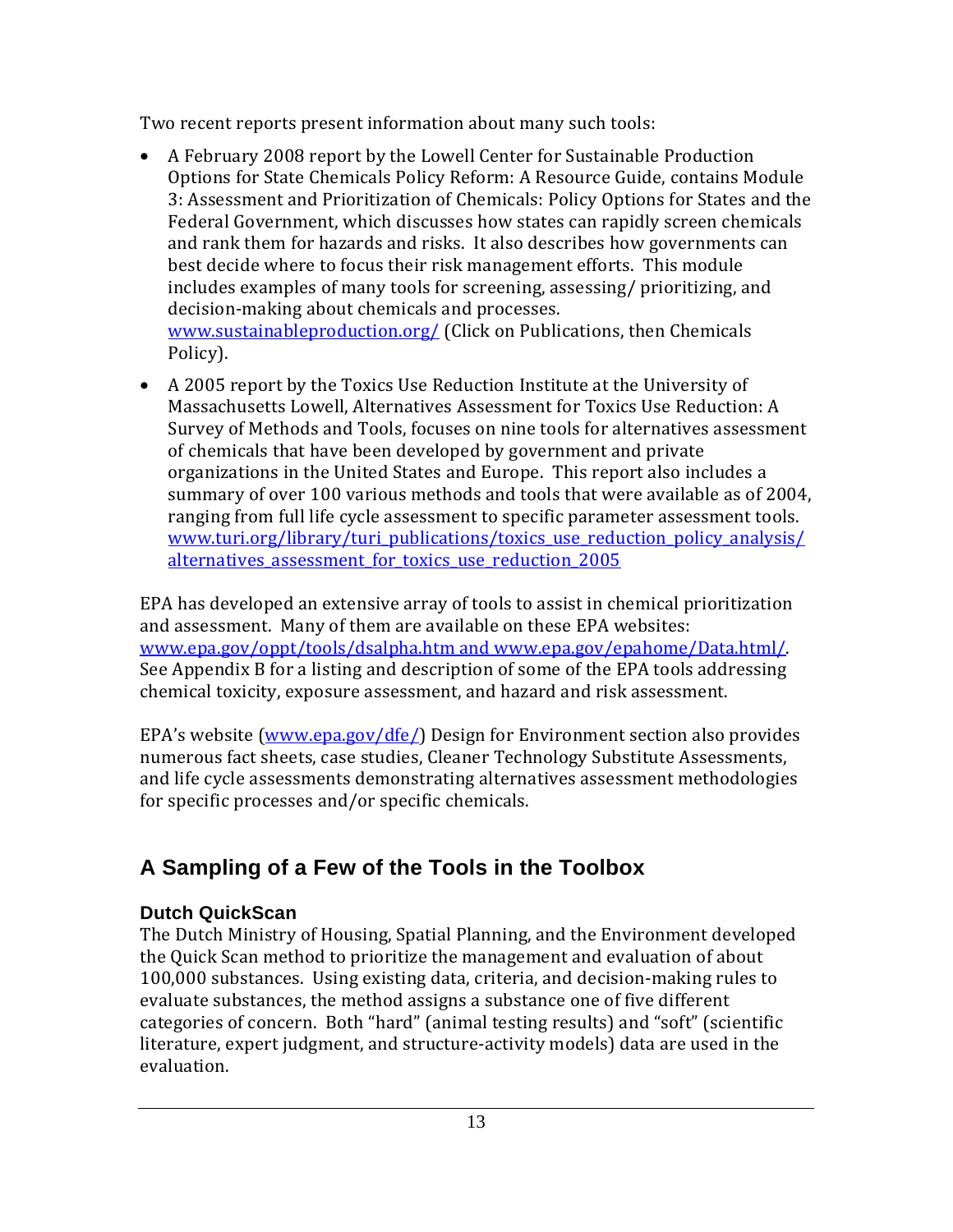The Quick Scan considers risks to workers, consumers, and the environment and is completed by industry for all substances produced, traded, or used in the Netherlands. [www.vrom.nl/pagina.html?id=37626 \(s](http://www.vrom.nl/pagina.html?id=37626)ee Progress Report, 2001).

#### **Kemi PRIO**

The Swedish Chemicals Agency's PRIO is a web-based tool that facilitates the assessment of health and environmental risks of chemicals so that environmental managers, purchasers, and product developers can identify the need for risk reduction. PRIO also provides a guide for decision-making that can be used in setting risk-reduction priorities. The PRIO database contains chemicals identified as being of high concern by the government (phase-out or risk reduction). It allows users to search for substances, obtain information on properties, identify substances contained in product types, and obtain help in developing support for product development. www.kemi.se/templates/PRIOEngframes 4144.aspx

#### **Green Screen**

Clean Production Action's Green Screen for Safer Chemicals is a comparative hazard assessment method designed to inform decision-making by businesses, governments, and individuals concerned with the risks posed by chemicals and to advance the development of green chemistry. The Green Screen defines four benchmarks on the path to safer chemicals, with each benchmark defining a progressively safer chemical:

- 1. Avoid—chemical of high concern.
- 2. Use but search for safer substitutes.
- 3. Use but still opportunity for improvement.
- 4. Prefer—safer chemical.

Each benchmark includes a set of hazard criteria that a chemical, along with its known and predicted breakdown products and metabolites, must pass. All of the hazard and benchmark criteria developed for the Green Screen are based on government and other precedents for classification. [www.cleanproduction.org/Greenscreen.php](http://www.cleanproduction.org/Greenscreen.php)

#### **PBT Profiler**

EPA's PBT Profiler, a web-based evaluation tool, estimates environmental persistence (P), bioconcentration potential (B), and aquatic toxicity (T) of discrete chemicals based on their molecular structure. The user enters a chemical using the Chemical Abstract Service Registry Number (CASRN). If the chemical is in the accompanying database of more than 100,000 chemicals, the structure is retrieved and entered into the model. A drawing program is also available so that the user can draw and enter the structure. The PBT Profiler may be valuable for those developing new chemicals or considering the use of new chemicals. [www.pbtprofiler.net/](http://www.pbtprofiler.net/)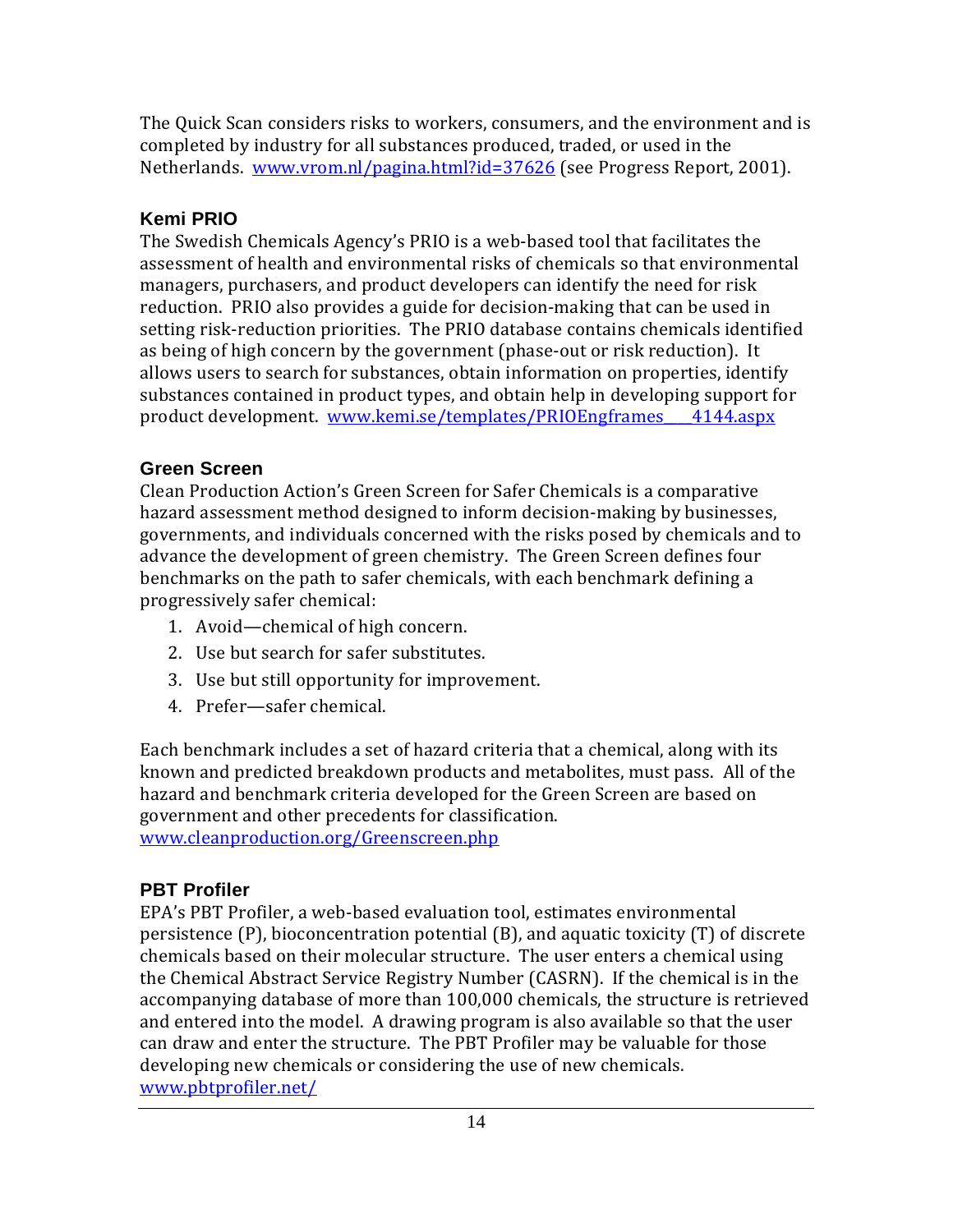## **North American Eco-logo Certification and Recognition Protocols**

Three major certification and recognition programs exist in the North American market to allow for third-party certification and U.S. EPA recognition. These programs are available to manufacturers and suppliers who wish to differentiate their products as "green" in the marketplace.

#### **EcoLogo**

EcoLogo is a North American eco-labeling program initially launched by the Canadian federal government in 1988. The EcoLogo program helps identify environmentally preferable ("Green") goods and services. EcoLogo certification identifies environmental leadership, high quality products, and proven environmental claims. EcoLogo meets ISO 14024 requirements, and the logo itself is internationally recognized. Currently the EcoLogo program is managed by TerraChoice Environmental Marketing, Inc. Products meeting the criteria of the EcoLogo program will normally carry the EcoLogo symbol depicting three doves intertwined with three maple leaves. [www.ecologo.org/en/](http://www.ecologo.org/en/)

#### **Green SealTM**

Green Seal, founded in 1989, is an independent non-profit organization dedicated to safeguarding the environment and transforming the marketplace by promoting the manufacture, purchase, and use of environmentally responsible products and services. The Green Seal program embodies a number of environmental and performance standards for a diverse landscape of products. Well-known standards for institutional cleaning products include the GS-34 Standard for Degreasers, the GS-37 Standard for Industrial & Institutional Cleaners, and the GS-40 Standard for Industrial & Institutional Floor Care Products. Products certified as Green Seal usually carry the distinctive Green Seal checkmark logo. [www.greenseal.org/](http://www.greenseal.org/)

#### **EPA's DfE Formulator Program**

The DfE Formulator Program, situated in the U.S. EPA's Office of Pollution Prevention and Toxics (OPPT), is a rigorous, science-based program that encourages partners to reformulate products to be environmentally safer, cost competitive, and effective. Products meeting the DfE criteria are allowed to display the distinctive DfE globe logo on labels and literature. That DfE logo means that each ingredient in the product has been screened for potential human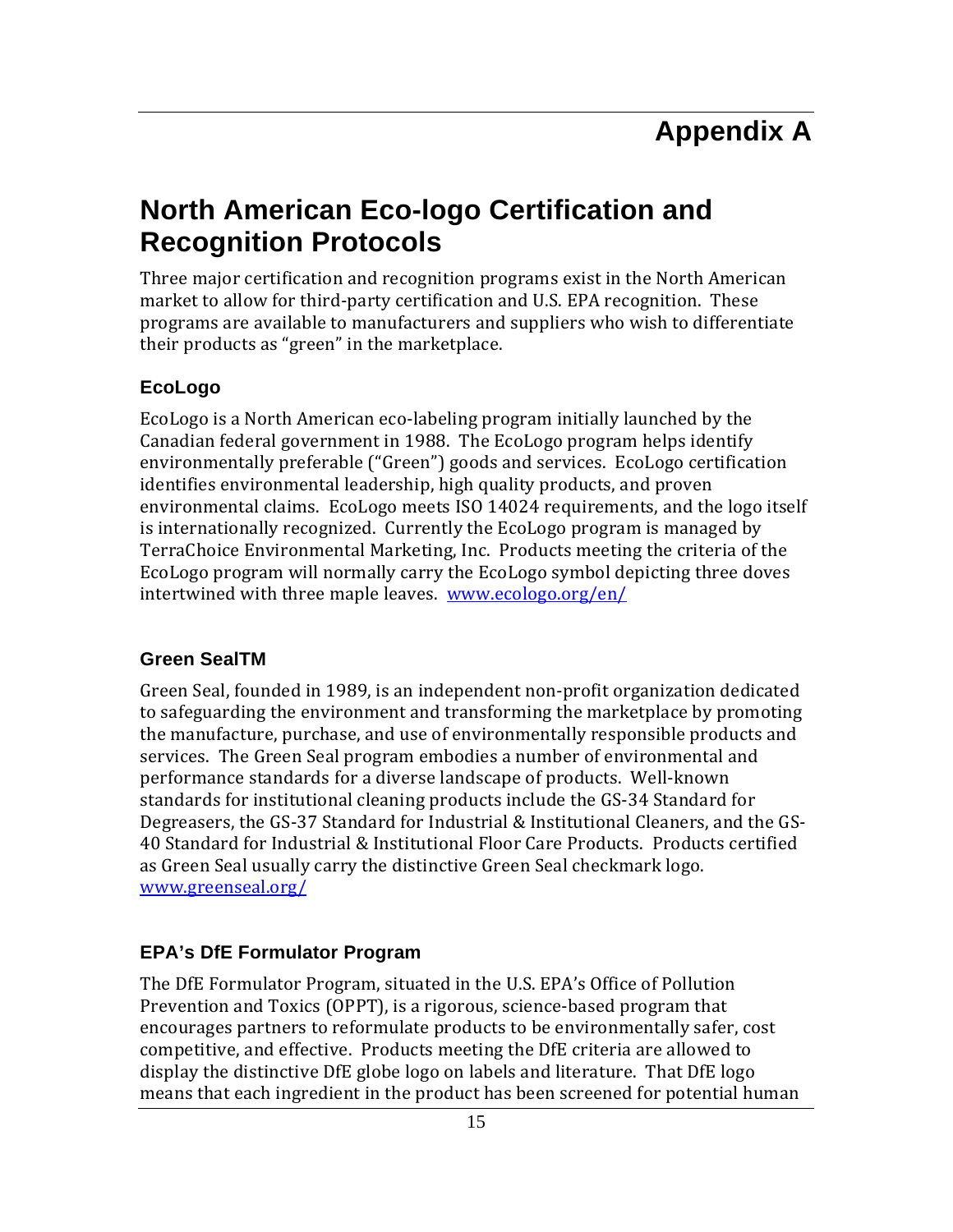health and environmental effects and that – based on current available information, predictive models, and expert judgment – the product contains only those ingredients that pose the least concern among chemicals in their class.

The DfE Formulator Program is distinct from other product recognition or ecolabeling programs because of two defining characteristics: its assessment methodology and its use of a technical review team with many years of experience in assessing chemical hazards, applying predictive tools, and identifying safer substitutes for chemicals of concern. The National Sanitation Foundation (NSF), located in Ann Arbor, Michigan, and ToxServices based in Washington, DC also assist the DfE Program as third-party reviewers of the toxicological aspects of products submitted for DfE recognition.

The DfE Screens for Safer Ingredients, have enhanced the transparency of the DfE Program. Developed in partnership with a broad group of stakeholders, the screens allow the program to evaluate each formulation ingredient within its functional class based on critical health and environmental endpoints. In this way, ingredients can be viewed as part of a continuum of improved or safer ingredient choices. In establishing thresholds for green ingredients, the screens delineate the safer or low-concern end of the spectrum, guiding and ensuring best-in-class ingredients for DfE-recognized products. (For more information on the DfE Screens see [www.epa.gov/dfe/pubs/projects/gfcp/index.htm.\)](http://www.epa.gov/dfe/pubs/projects/gfcp/index.htm) 

The DfE Formulator Program partners with manufacturers of chemically blended products, helping them bring to market a wide range of safer products, from allpurpose cleaners and conversion coatings that do not use Chrome 6, to holding tank treatments and zinc-free floor finishes.

The Formulator Program has had especially strong participation from the cleaning product sector and counts among its partners many large, small, and mediumsized companies. Over the past year, interest has intensified in the consumer products area, driven by corporate sustainability efforts, including Home Depot's Eco Options program and Wal-Mart's on-going challenge to their suppliers to use safer ingredients in their products.

[www.epa.gov/dfe/pubs/projects/formulat/index.htm](http://www.epa.gov/dfe/pubs/projects/formulat/index.htm)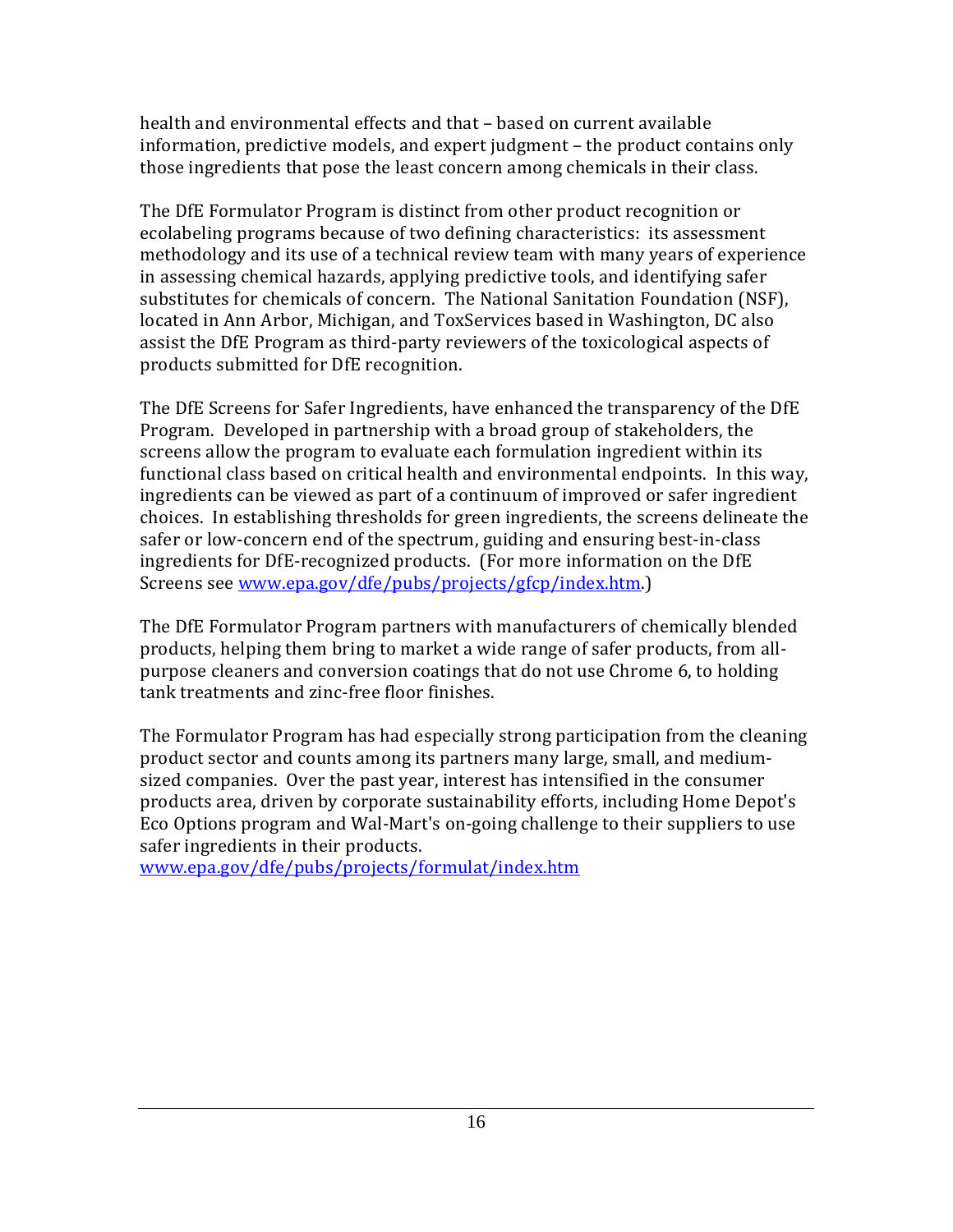## **US EPA Tools for Chemical Toxicity, Exposure Assessment, Hazard and Risk Assessment**

#### **Chemical Toxicity Data**

**IRIS Database** - IRIS is a database of human health effects that may result from exposure to various substances found in the environment. IRIS was initially developed for EPA staff in response to a growing demand for consistent information on chemical substances for use in risk assessments, decision-making, and regulatory activities. [www.epa.gov/iris/](http://www.epa.gov/iris/)

**OncoLogic** is a desktop computer program that evaluates the likelihood that a chemical may cause cancer. [www.epa.gov/oppt/newchems/tools/oncologic.htm](http://www.epa.gov/oppt/newchems/tools/oncologic.htm)

**Scorecard** - The Scorecard Database provides information on chemical releases, risk prioritization of substances, and other relevant information for chemicals and facilities. [www.scorecard.org](http://www.scorecard.org)

**Triage Database** - Triage is a searchable database of scientific studies on the health and environmental effects of toxic chemicals related to Section 8(e) of the Toxic Substances Control Act (TSCA). [www.epa.gov/8e\\_triag/](http://www.epa.gov/8e_triag/)

**TSCATS** - (Toxic Substances Control Act Test Submissions) is an online index to unpublished, non-confidential studies covering chemical testing results and adverse effects of chemicals on health and ecological systems. The studies are submitted by U.S. industry to EPA under several sections of TSCA. There are four types of documents in the database: Section 4 chemical testing results, Section 8(d) health and safety studies, Section 8(e) substantial risk of injury to health or the environment notices, and voluntary documents submitted to EPA known as a *For Your Information* (FYI) notice. [www.rtknet.org/tsc/](http://www.rtknet.org/tsc/)

#### **Exposure Assessment Tools**

The EPA Office of Pollution Prevention and Toxics (OPPT) has developed several exposure assessment methods, databases, and predictive models to help in evaluating:

- What happens to chemicals when they are used and released to the environment.
- How workers, the general public, consumers, and aquatic ecosystems may be exposed to chemicals.

See [www.epa.gov/oppt/exposure/ fo](http://www.epa.gov/oppt/exposure/)r the list of tools and descriptions of them.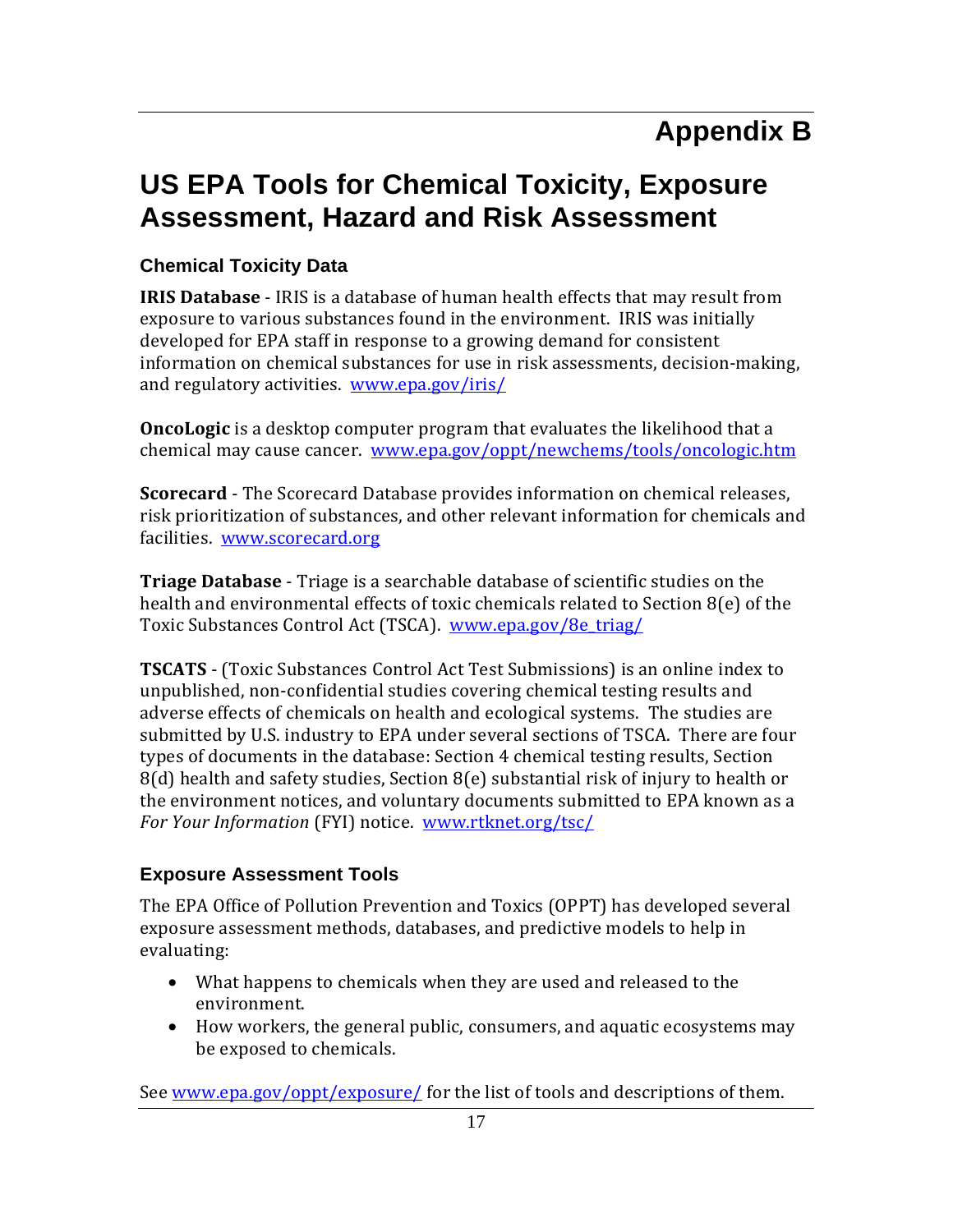These tools may be helpful when appropriate monitoring data are not available or need to be supplemented, when considering potential exposure in the design and selection of products and processes, and when evaluating pollution prevention opportunities. The results of an exposure assessment are generally combined with a hazard assessment (potential for a chemical to cause adverse health or environmental effects).

#### **Hazard and Risk Assessment Tools**

**ECOSAR** (Ecological Structure Activity Relationships) is a personal computer software program used to estimate the toxicity of chemicals used in industry and discharged into water. The program predicts the toxicity of industrial chemicals to aquatic organisms such as fish, invertebrates, and algae by using Structure Activity Relationships (SARs). The program estimates a chemical's acute (short-term) toxicity and, when available, chronic (long-term or delayed) toxicity. [www.epa.gov/oppt/newchems/tools/21ecosar.htm](http://www.epa.gov/oppt/newchems/tools/21ecosar.htm)

The **High Production Volume Information System** (HPVIS) provides complete and easy access to technical health and environmental effect information on chemicals that are manufactured in exceptionally large amounts. Information in this database is submitted through EPA's High Production Volume (HPV) Challenge Program. HPVIS allows users to search for summary information, test plans, and new data on high production volume chemicals as they are developed. [www.epa.gov/hpvis/index.html](http://www.epa.gov/hpvis/index.html)

**PBT Profiler** - an evaluation tool that estimates environmental persistence (P), bioconcentration potential (B), and aquatic toxicity (T) of discrete chemicals based on their molecular structure. The user enters a chemical using the Chemical Abstract Service Registry Number (CASRN). If the chemical is in the accompanying database of more than 100,000 chemicals, the structure is retrieved and entered into the model. A drawing program is also available so that the user can draw and enter the structure or the structure can be entered as a line notation using the Simplified Molecular Input Line Entry System (SMILES). The PBT Profiler is a web-based evaluation tool that may be valuable for those developing new chemicals or considering the use of new chemicals. [www.pbtprofiler.net/](http://www.pbtprofiler.net/)

**RSEI** (Risk-Screening Environmental Indicators) is a computer-based screening tool developed by EPA that analyzes risk factors to put Toxics Release Inventory (TRI) release data into a chronic health context. [www.epa.gov/oppt/rsei/](http://www.epa.gov/oppt/rsei/)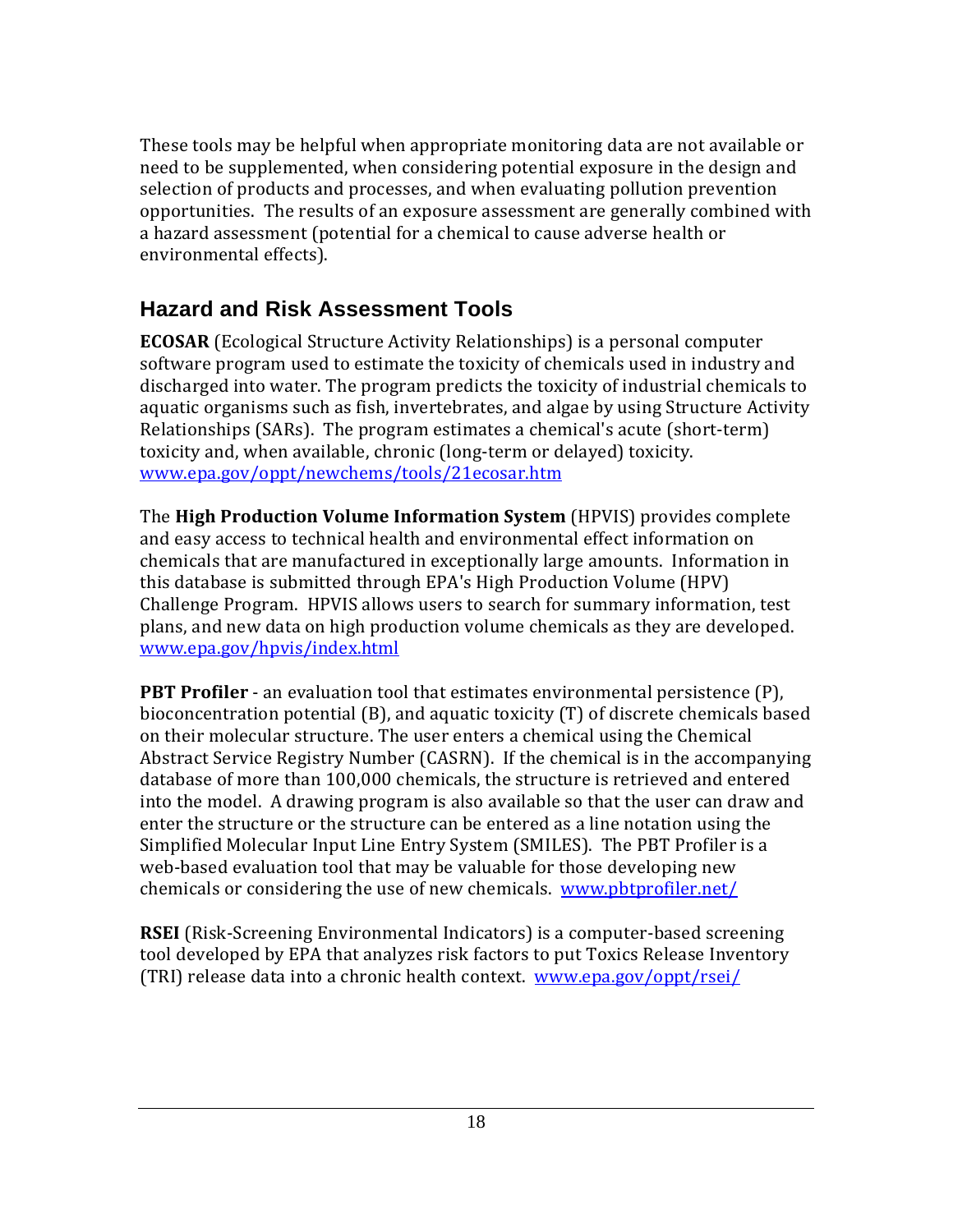## **Appendix C**

## **References and Resources**

#### **General Green Chemistry and Design for Environment Resources**

- **American Chemical Society's Green Chemistry Institute** [www.acs.org](http://www.acs.org)  (includes information on the annual GC and Engineering Conferences and on the Pharmaceutical Roundtable [www.acs.org/gcipharmaroundtable\).](http://www.acs.org/gcipharmaroundtable)
- **Green Chemistry and Commerce Council** [www.greenchemistryandcommerce.org/home.php](http://www.greenchemistryandcommerce.org/home.php)
- **Green Chemistry Resource Exchange** [www.greenchemex.org/](http://www.greenchemex.org/)
- **Lowell Center for Sustainable Production** [www.sustainableproduction.org/](http://www.sustainableproduction.org/)
	- **EXECUTE:** Chemicals Policy Initiative [www.chemicalspolicy.org/ \(in](http://www.chemicalspolicy.org/)cludes link to *Options for State Chemicals Policy Reform: A Resource Guide*)
- **U.S. Environmental Protection Agency** [www.epa.gov/greenchemistry](http://www.epa.gov/greenchemistry) (includes link to Presidential GC Challenge Awards) and [www.epa.gov/dfe/.](http://www.epa.gov/dfe/)
- **Warner Babcock Institute for Green Chemistry** [www.warnerbabcock.com/](http://www.warnerbabcock.com/)

#### **State Green Chemistry and Design for Environment Resources**

- **California Green Chemistry Initiative** [www.dtsc.ca.gov/PollutionPrevention/GreenChemistryInitiative/index.cfm](http://www.dtsc.ca.gov/PollutionPrevention/GreenChemistryInitiative/index.cfm)
- **California Department of Toxic Substances Control**, *Green Chemistry Options for the State of California* - includes extensive list of resources [www.dtsc.ca.gov/PollutionPrevention/GreenChemistryInitiative/upload/S](http://www.dtsc.ca.gov/PollutionPrevention/GreenChemistryInitiative/upload/SAP_Report.pdf) AP\_Report.pdf
- **California, Maine, and Washington laws** on the use of flame retardant polybrominated diphenyl ethers– search the State Legislation database at [www.chemicalspolicy.org/](http://www.chemicalspolicy.org/)
- **Michigan Green Chemistry Program** [www.michigan.gov/deq/0,1607,7-](http://www.michigan.gov/deq/0,1607,7-135-3585_49005---) [135-3585\\_49005---,](http://www.michigan.gov/deq/0,1607,7-135-3585_49005---)00.html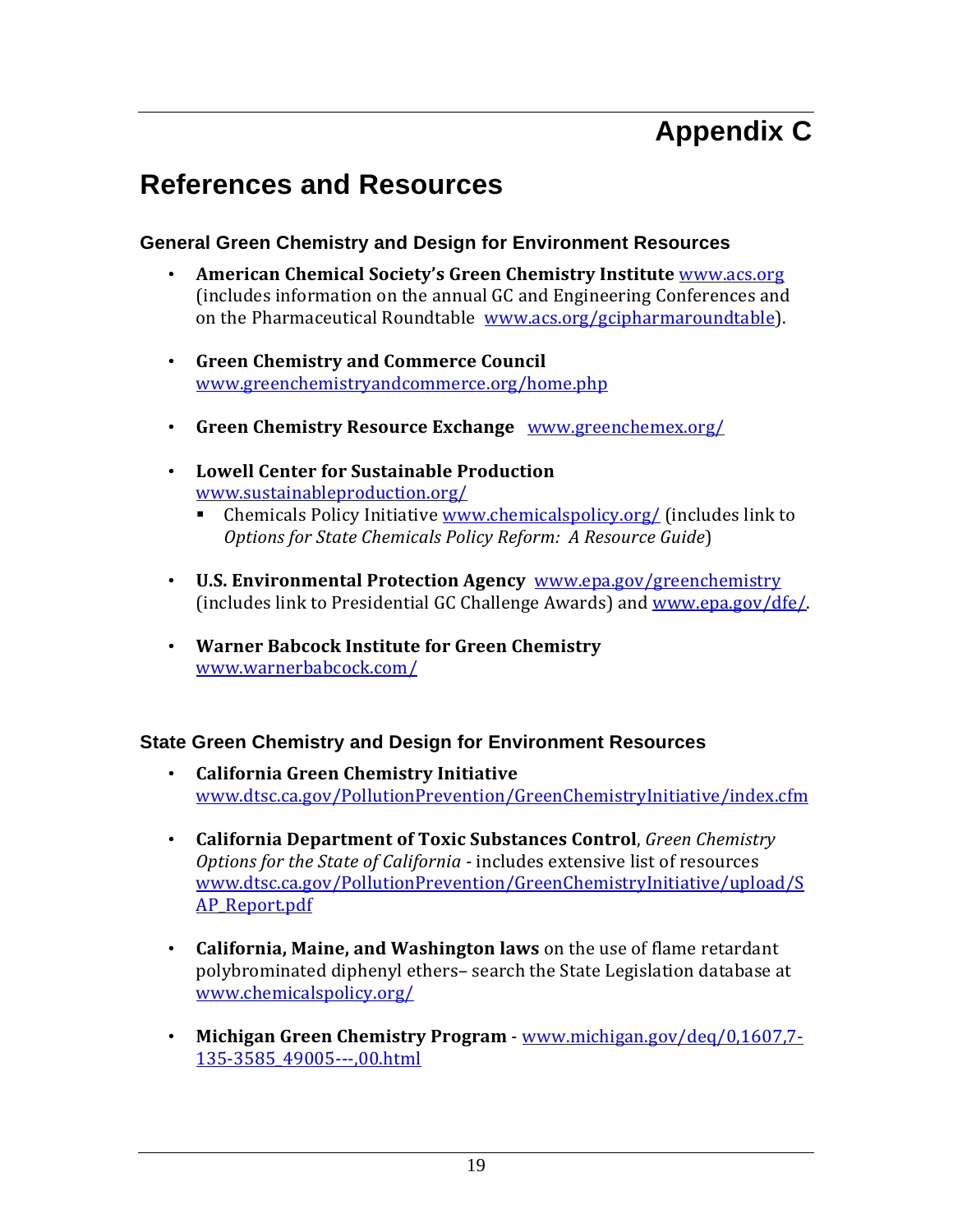- **Michigan Green Chemistry Action Plan** Michigan Department of Environmental Quality and the Lowell Center for Sustainable Development, *Advancing Green Chemistry: An Action Plan for Michigan Green Chemistry Research, Development and Education*  [www.michigan.gov/documents/deq/deq-ess-p2-c](http://www.michigan.gov/documents/deq/deq-ess-p2-chemistry-actionplan_20)[hemistry](http://www.michigan.gov/documents/deq/deq-ess-p2-chemistry-actionplan_236382_7.pdf)actionplan\_236382\_7.pdf
- **New York Environmentally Preferable Purchasing Guide** [www.nyc.gov/html/nycwasteless/downloads/pdf/eppmanual.pdf](http://www.nyc.gov/html/nycwasteless/downloads/pdf/eppmanual.pdf)
- **New York Empire Development Fund** [www.empire.state.ny.us/Manufacturing\\_&\\_Environment/Environment/poll](http://www.empire.state.ny.us/Manufacturing_&_Environment/Environment/pollution_prevention.asp) ution prevention.asp
- **New York Pollution Prevention Institute** [www.nysp2i.rit.edu/](http://www.nysp2i.rit.edu/)
- **Washington Environmentally Preferable Purchasing Program** [www.ga.wa.gov/PCA/SL/ManualsGuidelines/Manuals/EPP-](http://www.ga.wa.gov/PCA/SL/ManualsGuidelines/Manuals/EPP-Manual.pdf#Page=7)Manual[.pdf#Page=7](http://www.ga.wa.gov/PCA/SL/ManualsGuidelines/Manuals/EPP-Manual.pdf#Page=7)
- **Washington Polybrominated Diphenyl Ether Chemical Action Plan** [www.ecy.wa.gov/biblio/0507048.html](http://www.ecy.wa.gov/biblio/0507048.html)
- **Washington Mercury Chemical Action Plan** [www.ecy.wa.gov/biblio/0303001.html](http://www.ecy.wa.gov/biblio/0303001.html)
- **Washington State Green Economy Framework** [www.ecy.wa.gov/climatechange/greeneconomy\\_framework.htm](http://www.ecy.wa.gov/climatechange/greeneconomy_framework.htm)

#### **Educational Institution Green Chemistry and Design for Environment Resources**

- **Beyond Benign** [www.beyondbenign.org](http://www.beyondbenign.org)
- **Carnegie Mellon Institute for Green Chemistry** [www.chem.cmu.edu/groups/collins](http://www.chem.cmu.edu/groups/collins)
- **EPA Green Engineering** - [www.epa.gov/opptintr/greenengineering/](http://www.epa.gov/opptintr/greenengineering/)
- **Gordon Research Conference** Green Chemistry at Bates College [www.grc.org/programs.aspx?year=2008&program=green](http://www.grc.org/programs.aspx?year=2008&program=green)
- **Green Chemistry Education Network** (University of Oregon) [www.gcednet.org/](http://www.gcednet.org/)
- **Green Chemistry at the University of Oregon** [www.uoregon.edu/~hutchlab/greenchem/](http://www.uoregon.edu/~hutchlab/greenchem/)